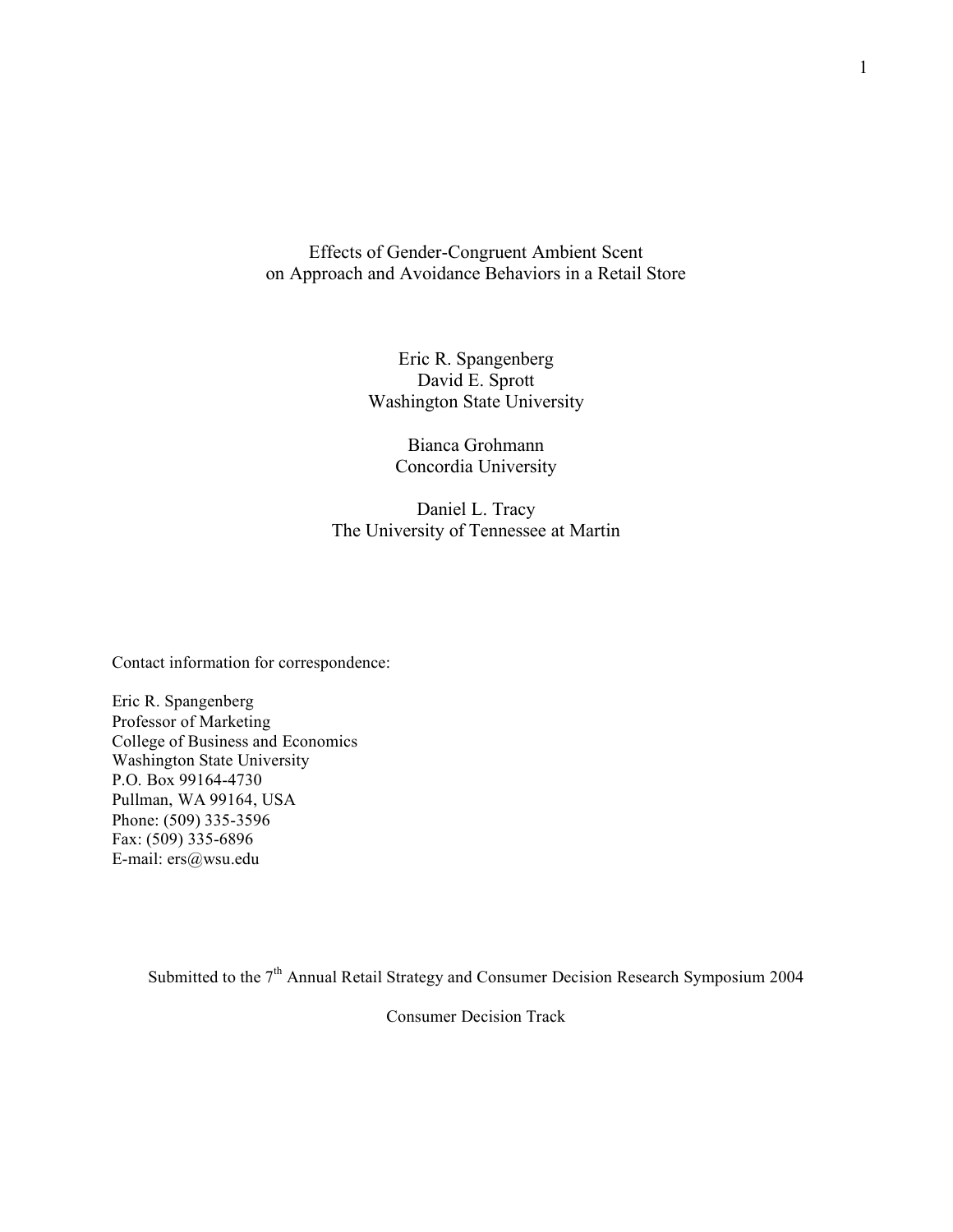### Abstract

Ambient scent in a retail environment can influence consumers, with such effects likely moderated by congruity between the scent and the retailer's product offering. Unfortunately, minimal prior research has not documented such effects on a broader range of products and in real-world settings. This research addresses these shortcomings by exploring the evaluative and behavioral effects of congruity between the perceived gender of ambient scent and a store's gender-based products. A field experiment demonstrates scent congruity to influence perceptions of the store, its merchandise, and actual sales. Supporting an S-O-R interpretation, affective responses to the environment and arousal mediated these effects.

Keywords: Consumer psychology; retail environments; ambient scent; gender effects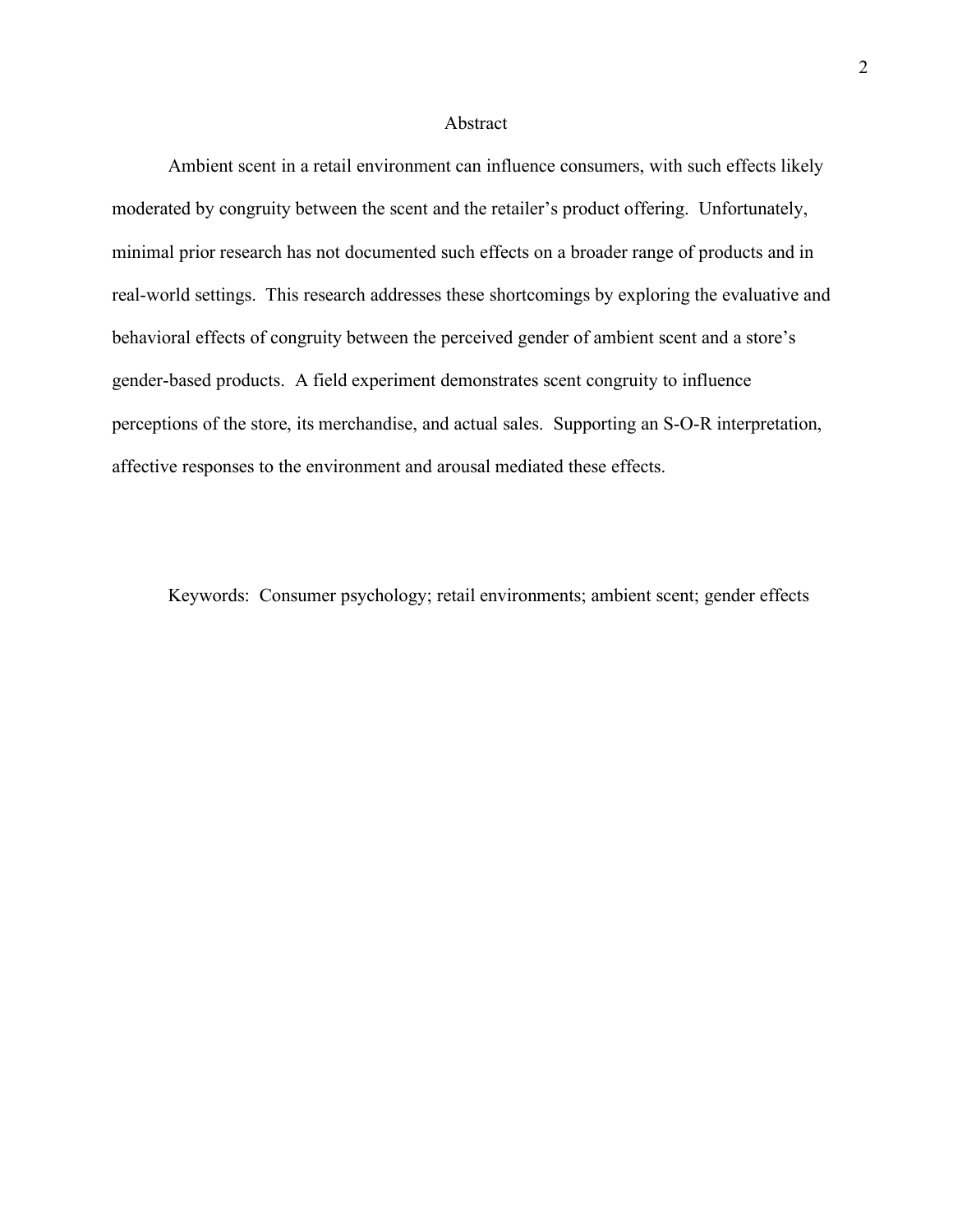Effects of Gender-Congruent Ambient Scent on Approach and Avoidance Behaviors

Retailers' acquiescence to the importance of attending to environmental psychological variables is fueled by research showing that environmental cues affect critical consumer responses (e.g., Chebat and Michon, 2003; Mattila and Wirtz, 2001; Spangenberg, Crowley, and Henderson, 1996). The burgeoning investigation of such effects has identified olfactory cues as one of the many important components of the retail environment influencing people's perceptions of the store itself and products offered for sale therein (e.g., Bone and Ellen, 1999).

Although recognized as a moderator, the appropriateness (or congruity) of olfactory cues has been given limited empirical attention in prior research with only two published studies (Bone and Jantrania, 1992; Mitchell, Kahn, and Knasko, 1995). In these studies, congruity (as compared to incongruity) between a scent and a focal product has been shown to lead to favorable outcomes including improved information processing (Mitchell et al., 1995), enhanced product evaluations (Bone and Jantrania, 1992), and altered choice behavior (Mitchell et al., 1995). Existing research is limited, however, in that it has remained in the laboratory and has only examined stimuli with inherent scents (i.e., hand lotion and cleaning agents, Bone and Jantrania, 1992; chocolate, Mitchell et al., 1995). Of course in the real world, firms offer many products that do not have an expected scent associated with them (e.g., clothing).

The current research extends the extant prior research by exploring customers' responses to an ambient scent in an actual store: rather than focusing on scents inherent to products (e.g., floral scents in a florist), we investigate the effectiveness of ambient scents that do not originate from the product offering. More specifically, congruity between the gender-based product offerings of a retailer and the perceived femininity or masculinity of ambient scents is explored.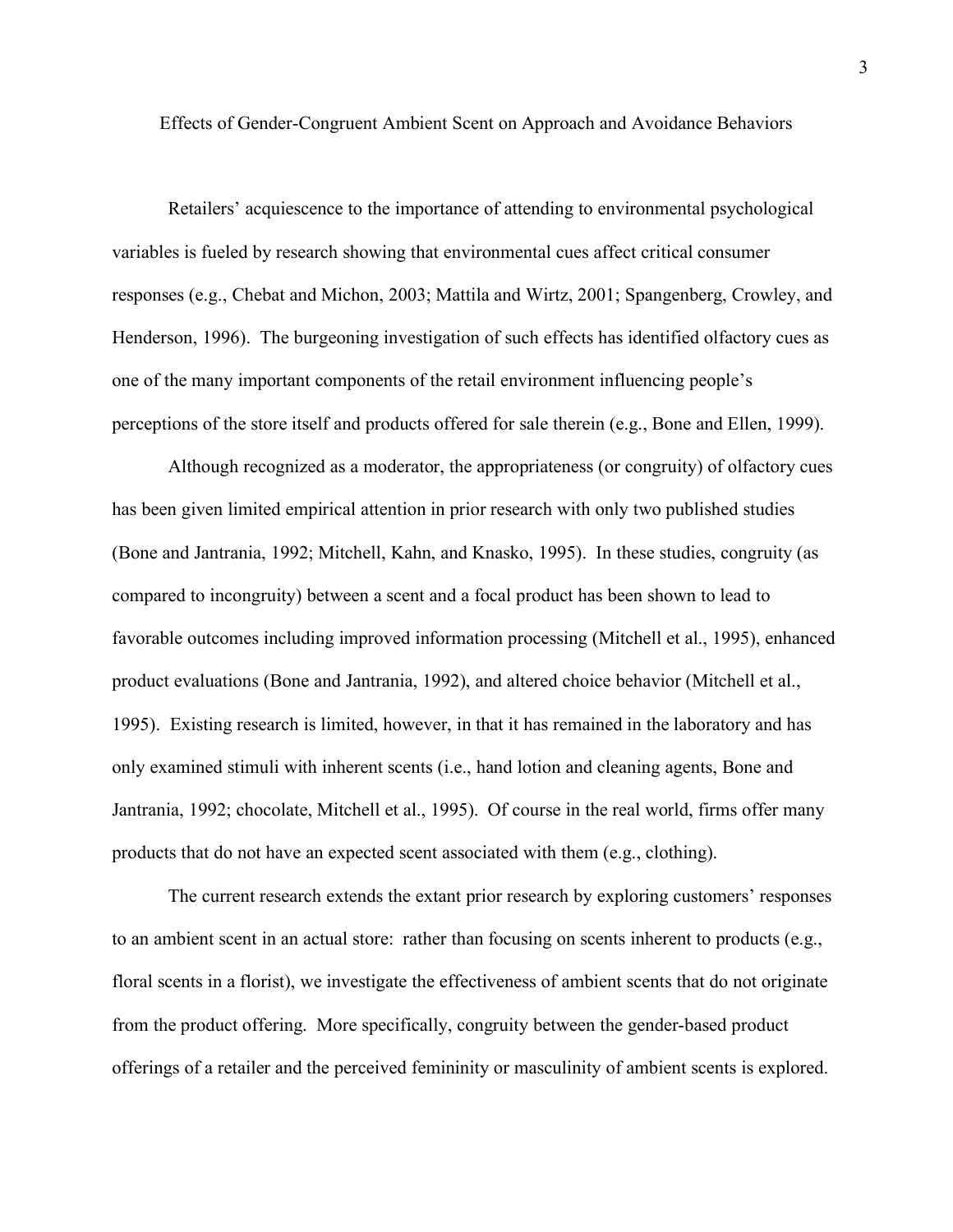Consistent with prior conceptualizations of product-scent congruity (i.e., the correspondence or 'fit' of a particular scent with a target object, or its appropriateness in certain contexts; Bone and Ellen, 1999), *gender–scent congruity* is defined herein as correspondence of an ambient scent with the gender-based products offered for sale by a retailer. Following a review of pertinent literature and an overview of our theoretical expectations, we report the results of a field experiment conducted in a clothing store, where we examine the effects of congruent versus incongruent gender-based ambient scents on actual consumer response variables.

## Ambient Scent and the Retail Environment

Specialty stores like bakeries, chocolate shops and florists often carry product lines with inherent ambient scents (Mitchell et al., 1995) and have long relied on scents of their products to attract and influence customers (Bone and Ellen, 1999). Contemporary service providers and managers of stores carrying products not possessing an inherent (or 'expected') scent are also adding ambient scents to their retail environments (e.g., an artificially diffused floral scent).

The use of ambient olfactory cues by business practitioners has led to increased attention by scholars attempting to determine the psychological and behavioral effects of olfactory cues on people. Extant research demonstrates that ambient scents impact a variety of consumer perceptions and behaviors; a recent comprehensive review of the literature (Bone and Ellen, 1999) suggests that the presence of an ambient scent can elicit cognitive elaboration, affective and evaluative responses (e.g., Spangenberg et al., 1996), influence purchase intentions (e.g., Mitchell et al., 1995; Spangenberg et al., 1996), and possibly alter actual customer behavior (although this issue remains undemonstrated in the literature). These effects on consumers are theoretically supported by research in environmental psychology including works by Mehrabian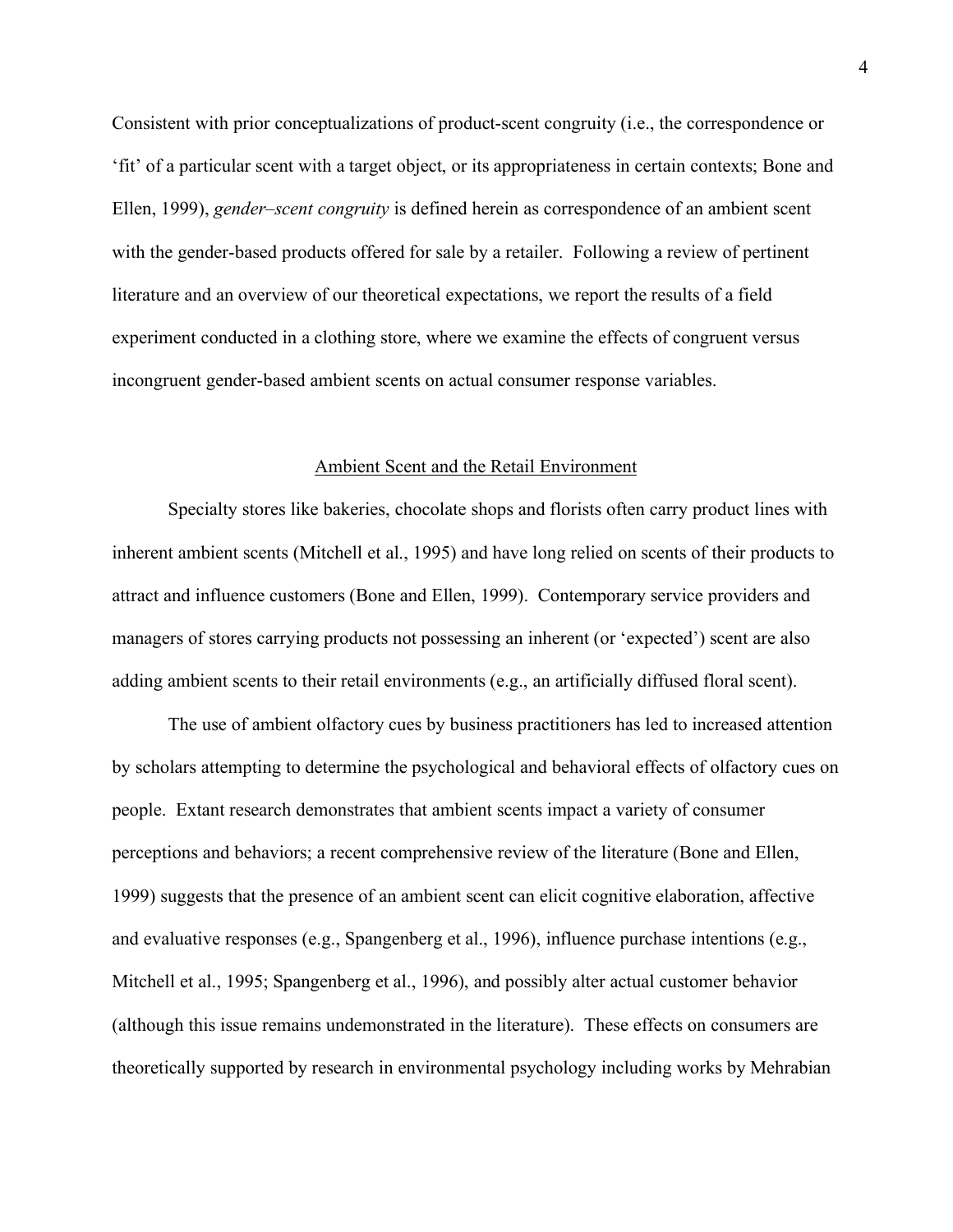and Russell (1974), Bitner (1992), and Gulas and Block (1995). The theoretical mechanism underlying most of the published research in this area is the well-defined stimulus-organismresponse (S-O-R) paradigm (a detailed review is provided by Spangenberg et al., 1996). Regarding ambient scents in retail settings, the S-O-R model posits that environmental olfactory stimuli (S) (combined with other cues) affect consumers' internal evaluations (O) (e.g., affective responses), in turn eliciting approach or avoidance responses (R).

In particular, an environment's characteristics combine to create degrees of affective response and arousal in people. Affect is defined as the general positive or negative state of emotion or feeling and affective response in the context of this work is the emotional reaction to the environment that a person has come in contact with (Bower, 1981). According to the S-O-R model, pleasant scents should lead to pleasant affective (or mood) states while unpleasant odors result in unpleasant affective states (see Ehrlichman and Bastone, 1992). The term arousal refers to the psychological feeling state elicited by the environment (Mehrabian and Russell, 1974). The S-O-R model suggests that an arousing, affectively pleasant environment should produce approach behaviors while an arousing, affectively unpleasant environment should produce avoidance behaviors. The literature supports the S-O-R–based notion that pleasantly scented environments encourage approach behaviors while unpleasantly scented environments elicit avoidance behaviors (Bone and Ellen, 1999). Approach behaviors are positive responses directed at the environment or items within the environment; for example, intentions to remain in, or revisit a store, or actually spending money in a store. Avoidance behaviors reflect opposite responses; that is, a desire to leave a store, no intention to revisit, or failing to spend money.

Research on the effects of olfactory cues is relatively sparse and published work typically reports laboratory-based (as opposed to field) experiments. It has been shown, however, that an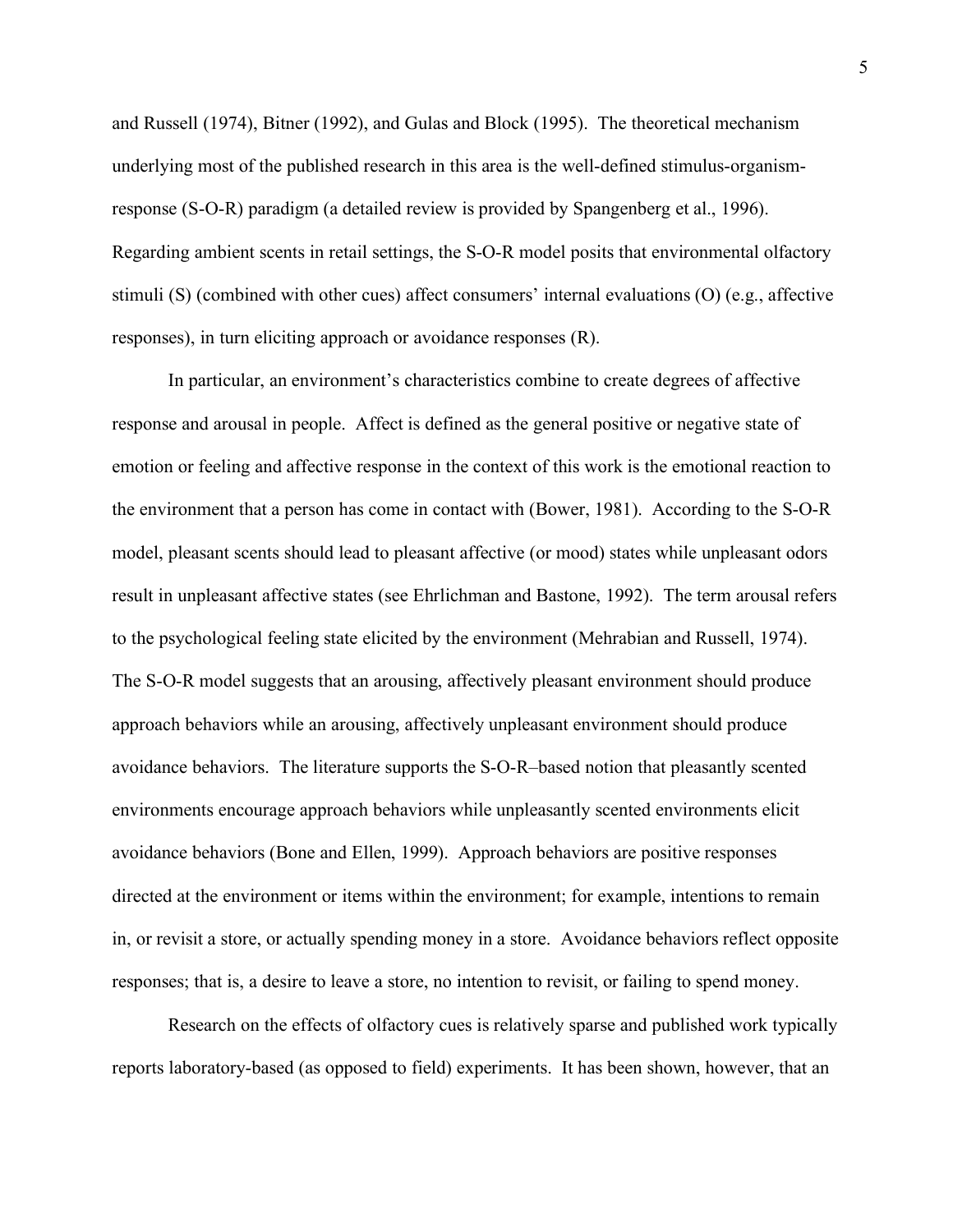important moderator of the demonstrated effects of olfactory cues is congruity between the scent and the product offering (Bone and Jantrania, 1992) or the environment in which the product is offered (Mitchell et al., 1995). Findings of two known studies suggest that scents congruent with product offerings may lead to favorable outcomes for business practitioners (also see Bone and Ellen, 1999). For example, Bone and Jantrania (1992) found that quality ratings of sunscreen and household cleaner were more favorable when scented in a manner congruent with the product category (i.e., coconut sunscreen and lemon cleaner) than when scented in an incongruent manner (i.e., lemon sunscreen and coconut cleaner). It is noteworthy that scent congruity had a significant and strong influence on product evaluations in this study whereas scent pleasantness did not.

While Bone and Jantrania's (1992) findings focus on scents emanating from the product, a paper by Mitchell et al. (1995) suggests that such congruity is important for ambient scents as well. In particular, Mitchell et al. demonstrated that ambient olfactory cues (i.e., chocolate or floral scents) impacted people's information processing and choice behavior regarding products either related or unrelated to the scents (i.e., candy assortments or floral arrangements). More specifically, this research indicates that congruent scents enhanced consumer judgments (e.g., research participants spent more time processing information in the presence of a congruent scent) and choice behavior (e.g., participants in the congruent scent condition made choices that were more evenly distributed across all options).

On the whole, extant research suggests that ambient scents in retail environments that are congruent with products offered should result in positive evaluative outcomes. Further, those shopkeepers manipulating their environments should avoid the use of product-incongruent ambient scents. When a cue doesn't "fit" the context, consumer cognition is potentially taxed to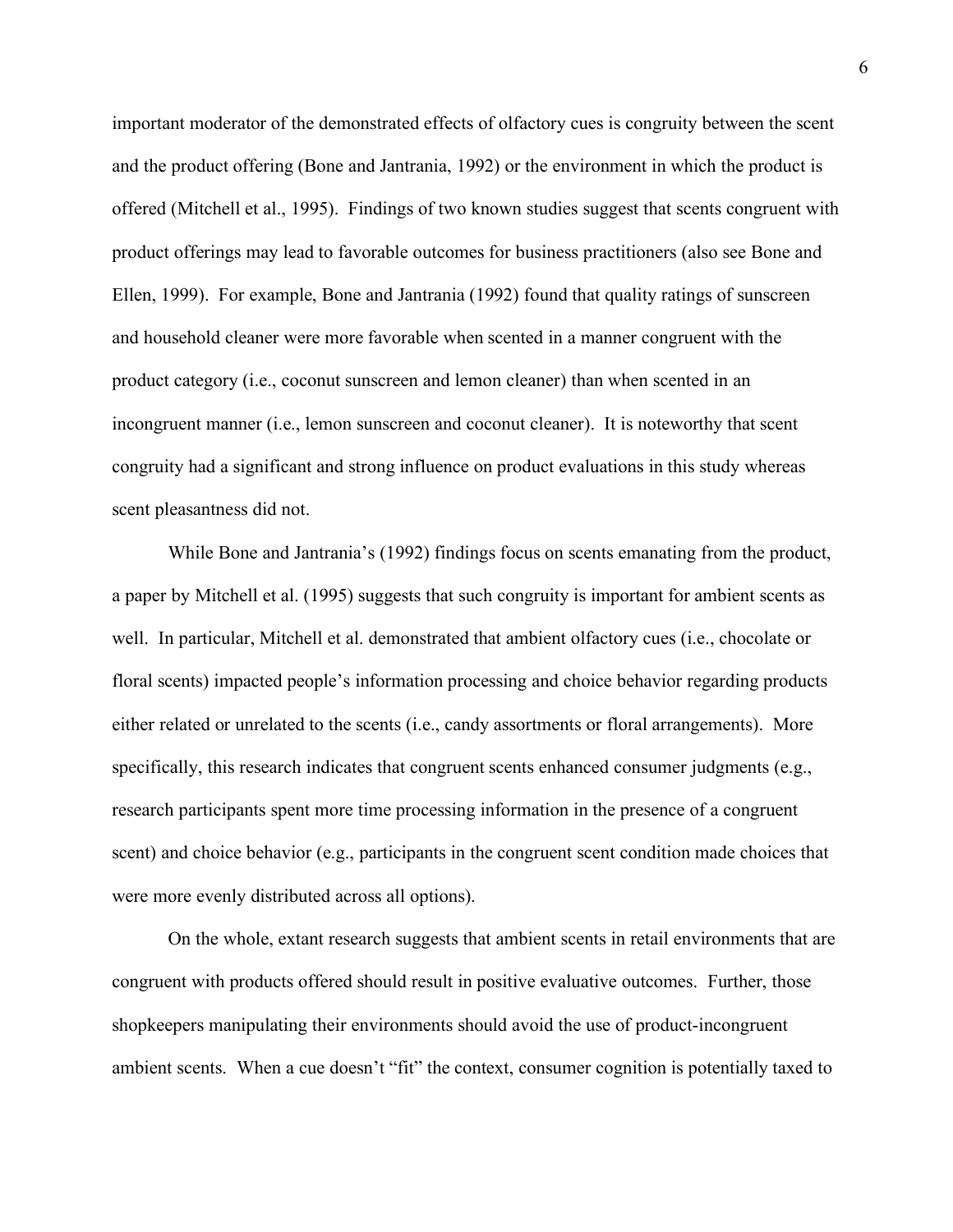the point of inhibiting attitude formation (Pomerantz, 1981). Thus, although an odor may be objectively judged as pleasant, if it is not contextually congruent, evaluation of stimuli associated with the odor may be counterproductive from the standpoint of a retailer.

The positive effect of congruence between ambient environmental scent and product offerings is interpretable within the S-O-R paradigm. Social psychology has a long-standing tradition of demonstrating that people generally seek out and embrace consistency (or congruency) in their lives and avoid inconsistency when they can (e.g., Cialdini, 1993; Festinger, 1957; Heider, 1958). In the context of the current work, an arousing environment (i.e., a store containing perceptible olfactory cues) will evoke positive affective responses if the cues are consistent (or congruent) with people's expectations. Arousal and positive affective response (as a result of cue congruence) should elicit approach behavior while arousal coupled with negative affective response (as a result of cue incongruence) should lead to a lower degree of approach behavior or a higher degree of avoidance behavior.

Historically, the strategic use of product congruent ambient scents would prove beneficial for retailers with only relatively narrow product offerings that have an associated scent (e.g., a florist, a bakery). The importance of ambient scent and product congruity is likely reduced for retailers who have product offerings without any, or with multiple, associated scents. Thus, while theme- or product-based scents may prove effective environmental cues for certain retailers, the pragmatic applicability of this finding is limited for retailers offering multi-line products with no single inherent or "expected" scent (e.g., discount and department stores).

The current research takes an approach differing from published studies by focusing on congruity between ambient scent and products with no naturally occurring scent. In the retail environment, a variety of factors exist (outside of product offerings) that could be used as a basis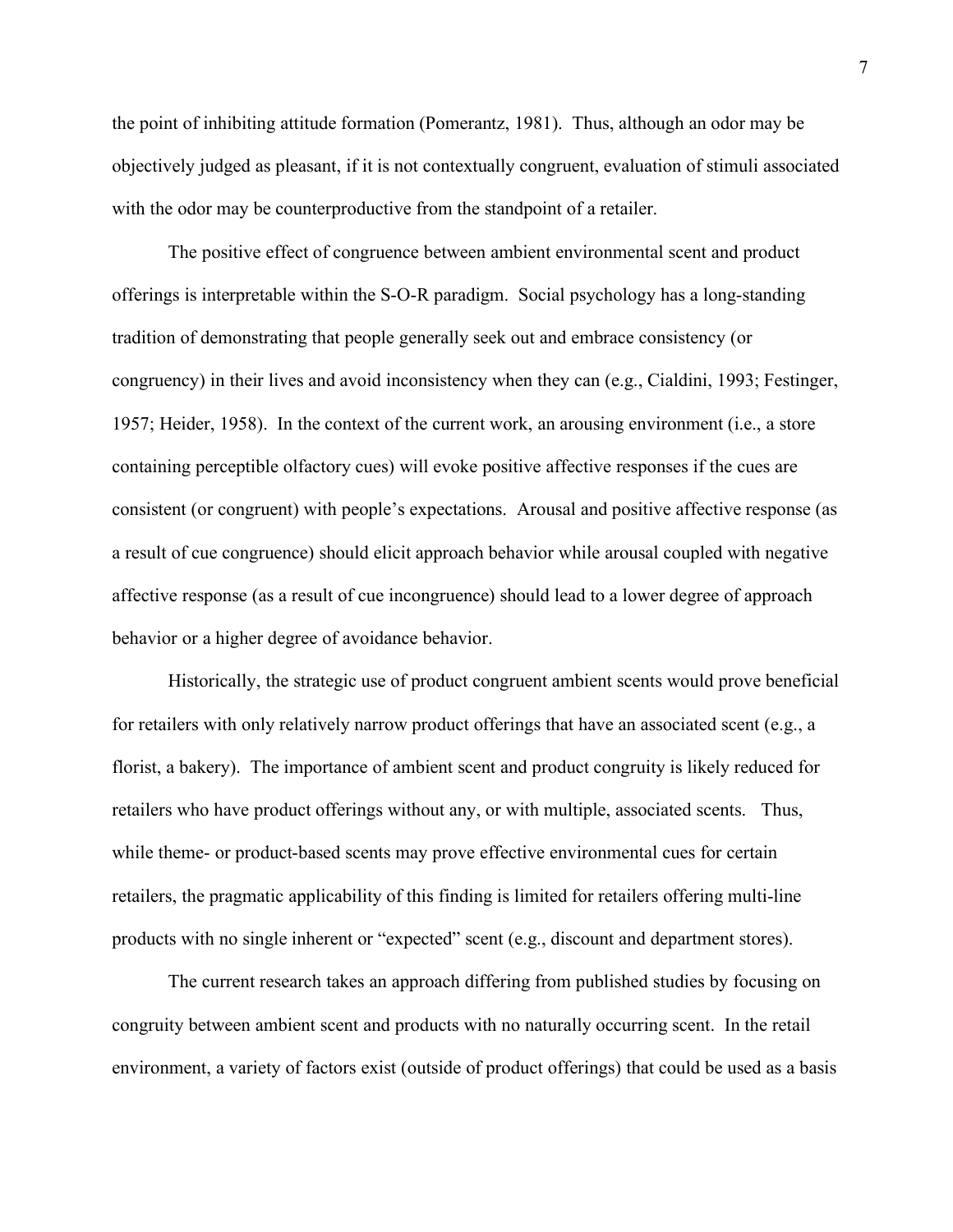for selecting congruent ambient scents. In the current research, we explore the congruity between ambient scents and a non-scent characteristic of the retail product offering—namely, gender associated with the items for sale. As such, this work is the first to take into account the congruity of gender-based associations pertaining to ambient scents and gender-based associations with products. Our choice of gender as the basis for scent congruity is grounded in the pragmatic consideration that many multi-line retailers organize products in their stores based on gender. For example, many department stores separate product offerings by gender, such that women's clothing occupies one floor of the store while male clothing occupies another. If proven beneficial, such a retailer could effectively use ambient scents to alter the retail atmosphere by infusing gender-congruent scents into each of the gender-oriented departments. Our general expectation is that ambient scent and product gender congruity should lead to favorable outcomes for the retailer.

Thus, building upon the foundational work in the literature on environmental psychology and extant findings on the effects of product and scent congruity, we expect ambient scents that are gender-congruent with product offerings to lead to enhanced evaluations and behavioral responses in a retail setting, as compared to gender-incongruent scents. Specifically, we expect people shopping in a gender-scent-congruent environment (i.e., a store where the merchandise and ambient scent are gender-consistent) will exhibit approach behaviors. In contrast, people shopping in a gender-scent-incongruent environment (i.e., where merchandise and scent are gender-inconsistent) will manifest avoidance behaviors. Furthermore, as suggested by the S-O-R model detailed previously, we expect that these effects of ambient scent are mediated through affect and arousal.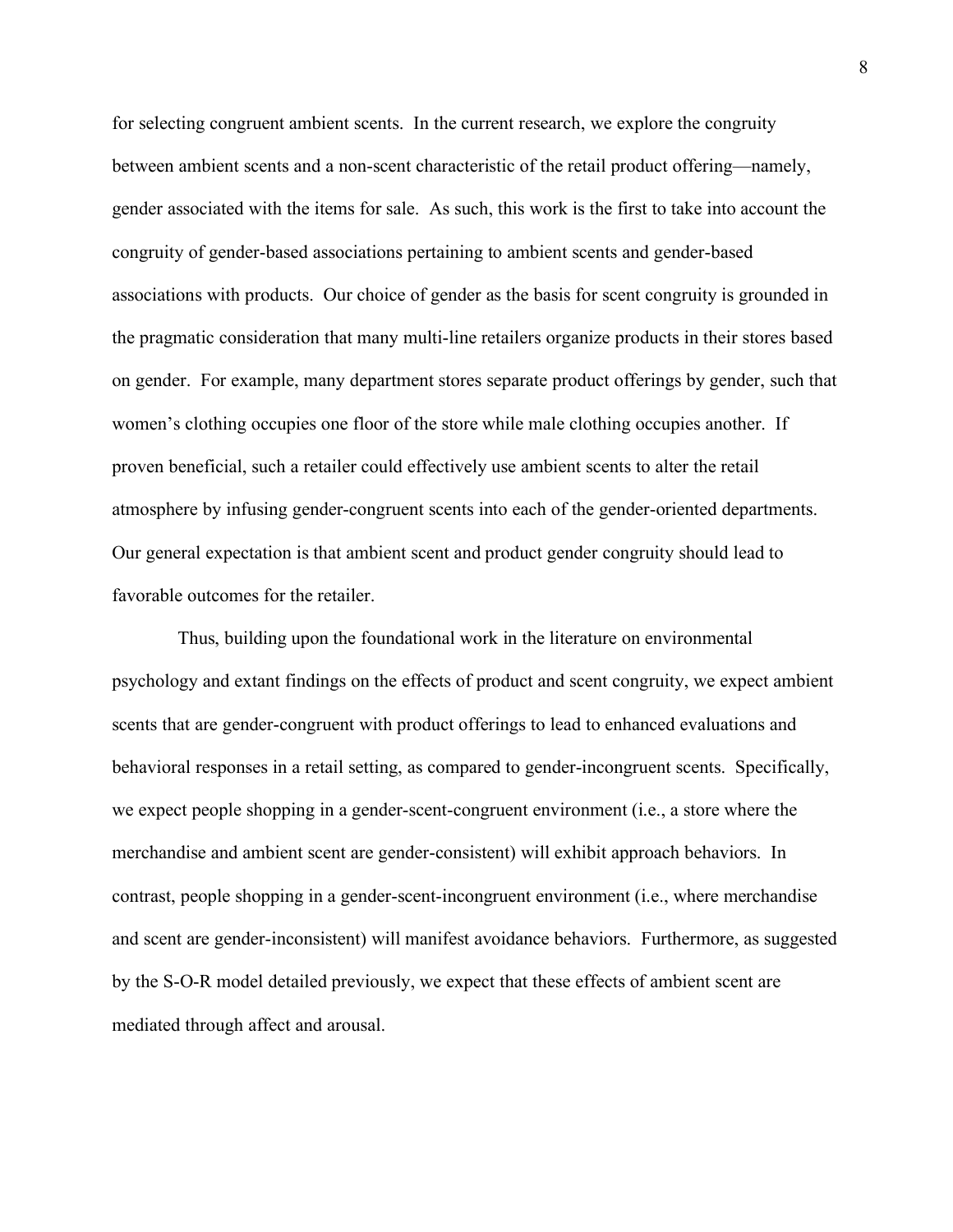## Scent Selection Pretest

While the marketplace seeks to segment fragrances on the basis of gender (e.g., perfumes targeted toward men and women), empirical evidence is lacking regarding the perceived gender of ambient scents that could be used in retail settings. Although not all research agrees, it should be noted that documented gender differences exist regarding olfaction (Brand and Millot, 2001). For example, research indicates that women are more sensitive to certain odors and have greater abilities to identify scents than men (Wysocki and Gilbert, 1989). Research also demonstrates that males and females respond differentially to olfactory cues (Gustavson, Dawson, and Bonett, 1987; Jacob and McClintock, 2000; Kirk-Smith and Booth, 1980; Wysocki and Gilbert, 1989). For example, Kirk-Smith and Booth (1980) found that women were attracted to (and men avoided) chairs in a doctor's waiting room when saturated with an androstenone odorant (a musky odor that has been identified in human sweat and urine). Given the lack of research regarding gendered-aspects of scent, a pretest was required to identify scents that would serve as appropriate stimuli in the field experiment. In particular, we sought to determine the gender orientation of various scents and to select scents appropriately perceived as feminine and masculine.

## Stimuli, Participants, and Procedures

A commercial aroma distributor donated scents for the pretest based on two criteria. The first criterion was related to internal validity and required that the scents be gender-oriented. While the aroma distributor had no knowledge of any research documenting the gender of diffusible ambient scents, the firm suggested several scents likely to be gender-oriented based on their tacit knowledge. The second criterion was related to external validity and required the scents to be currently in use by retailers, such that managers would generally consider them to be commercially viable alternatives. Based on these criteria, twelve candidate scents were selected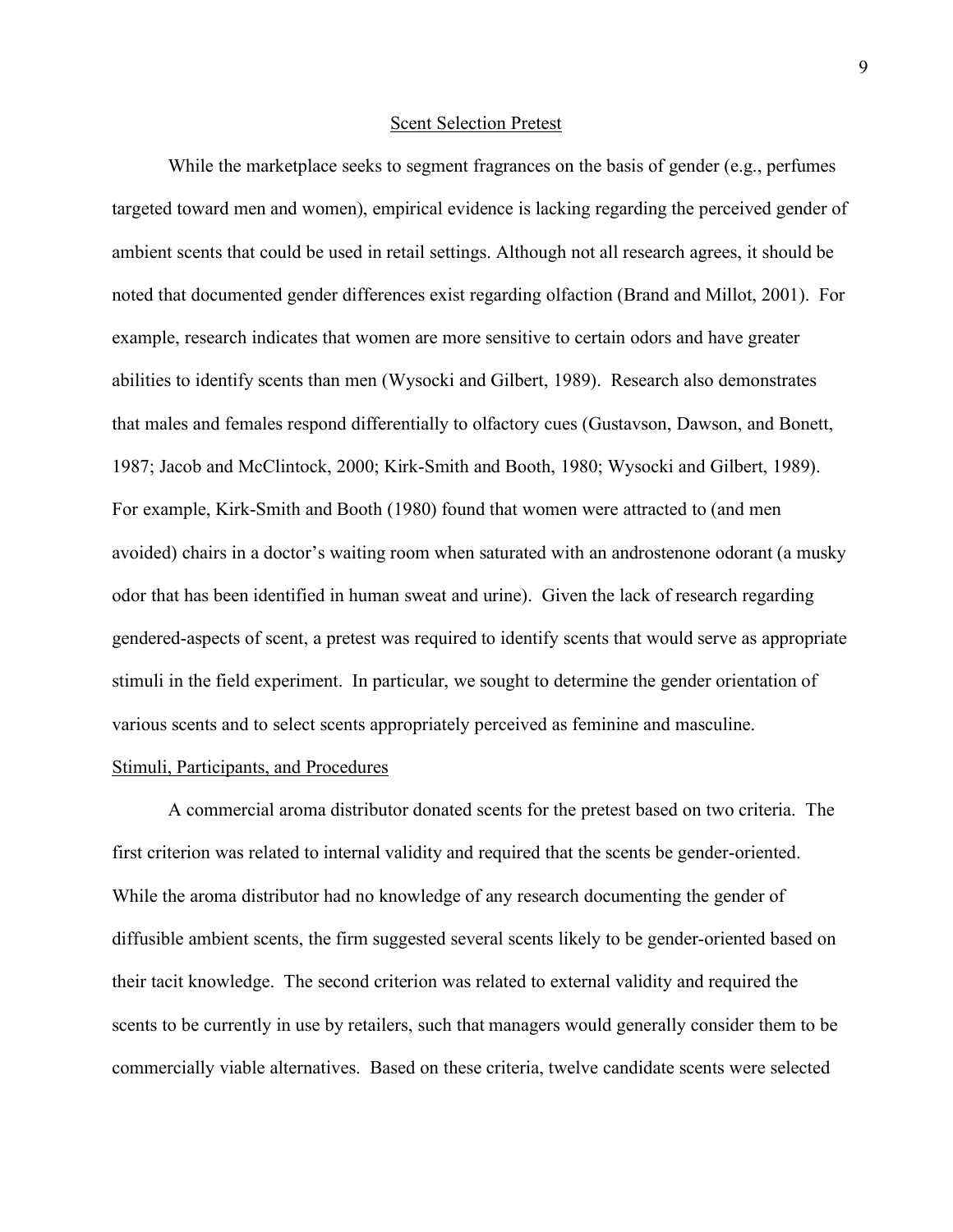and pretested; all were natural essential oils (plant extracts) donated by the single supplier.

Participants included 300 students, faculty, and staff (48 percent female; *M* = 27.2 years) intercepted in the student union of a university located in the town where the main field study was conducted. Following Spangenberg et al. (1996), participants read and signed an informed consent screening for allergies and were given a vial containing a single olfactory stimulus and a one-page survey consisting of focal measures (detailed subsequently). Scents were placed in opaque vials to eliminate influence of different oil colors in evaluations (Zellner and Kautz, 1990). The vials (labeled 1 through 12 with no other descriptors) were tightly sealed and contained twelve drops of essential oil on a cotton ball. Participants were asked to open the vial and sniff as much as they liked while completing the survey; most individuals sniffed their vial at least twice. Each research participant evaluated only one randomly assigned scent.

Some concern may arise over the use of a pretest sample that appears to be largely student-based when the field experiment was conducted at a retail establishment open to the general population. This potential concern is alleviated in several ways. First, the pretest was conducted on an alumni weekend; the sample's average age (27.2 years) was significantly higher than the student population's average. Secondly, the raison d'être for the community in which the retail establishment is located is support of the university where the scent selection pretest was conducted (students make up approximately 70 percent of the town's population).

## **Measures**

Perceived gender orientation of the scents was measured with the sum of three semantic differential items: masculine/feminine, masculine/unmasculine, and feminine/unfeminine (cf. Friedman and Dipple, 1978). Pleasantness of the scents was measured with three summed items: bad/good, favorable/unfavorable, and positive/negative. Also measured was the perceived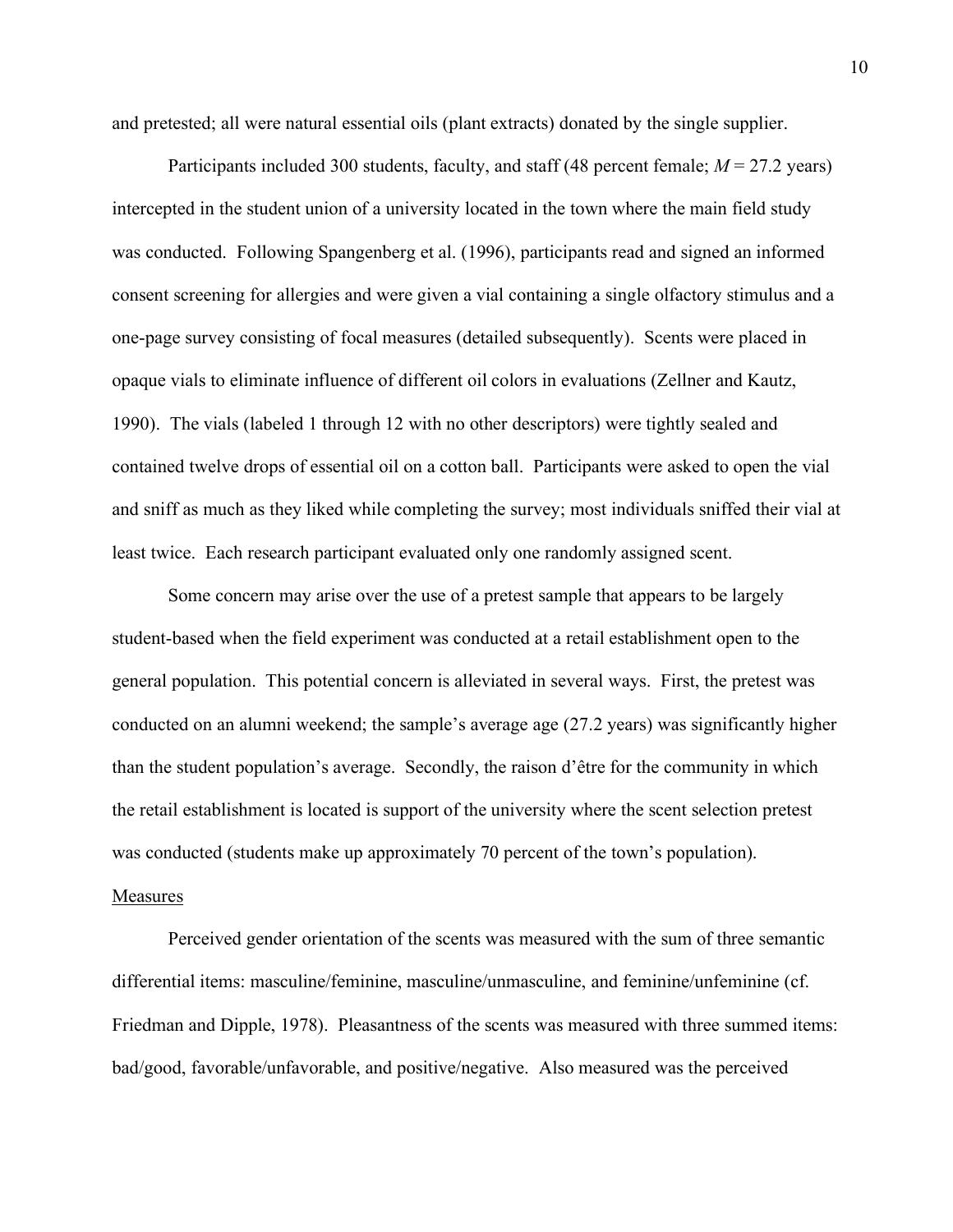intensity of the scents (very weak/very strong; Spangenberg et al., 1996). While perceived intensity in the pretest may not be representative of the intensity experienced in the main experiment, this measure was included to insure similar levels of intensity among those scents selected for inclusion in the main experiment. All items were measured on 7-point scales. Age and gender of research participants also were recorded.

### Results and Discussion

The primary goal of the pretest was to find one scent judged to be masculine and one judged to be feminine by both genders; that is, we sought strong manipulations for the main study that were unambiguously feminine or masculine. Further, we sought scents that businesses would actually consider using, based on criteria like pleasantness, expense, and intensity (Spangenberg et al., 1996). Summary of pretest results are provided in Table 1.

Of the twelve scents tested, 7 showed a significant gender orientation for the overall sample ( $\alpha$  = .83 for three masculine-feminine items). When the scents were analyzed separately for male and female research participants, however, only three scents were perceived to have clear gender orientations. Of those, two scents were most clearly associated with masculinity and femininity respectively. As detailed in Table 1, rose maroc was rated significantly masculine and vanilla was rated significantly feminine by both genders, as compared to gender neutrality, all  $p$ 's < .05. In addition, a measure of the scents' pleasantness revealed that both rose maroc and vanilla were moderately pleasant. Pleasantness scores (neutral = 12) for rose maroc were 14.92 and 17.62 as rated by men and women respectively,  $t(23) = 2.49$ ,  $p = .02$ , and intensity (on 7-point scale) was rated moderate by both genders (4.92 for men and 5.38 for women),  $p > 0.20$ . Pleasantness and intensity ratings of the vanilla scent did not differ across men and women: pleasantness was 14.77 and 12.73 as rated by men and women respectively,  $p > 0.10$ ,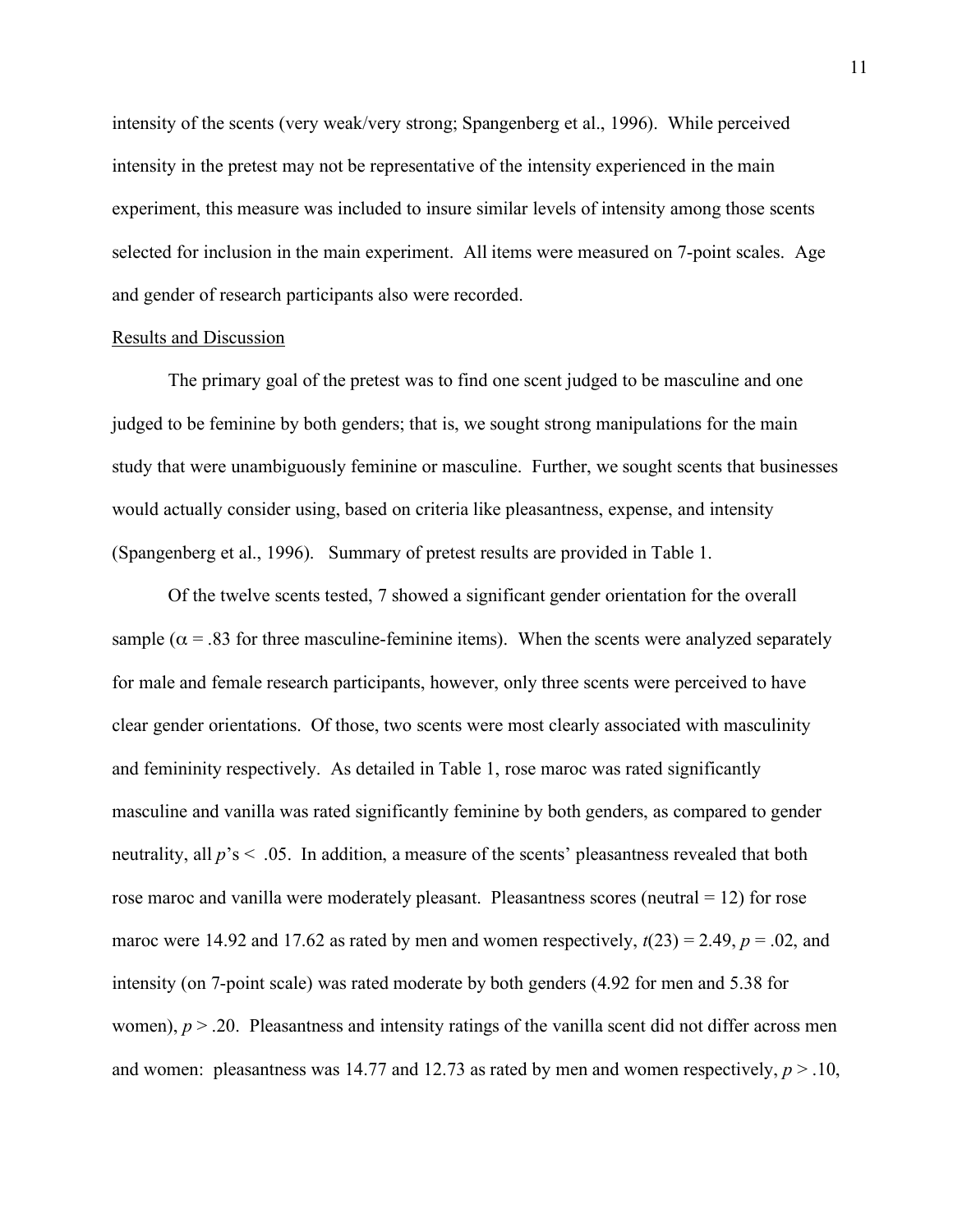with intensity ratings of 5.36 and 6.18 as rated by men and women respectively,  $p > 0.10$ . Rose maroc was associated with a higher level of pleasantness than vanilla,  $F(1,46) = 37.84$ ,  $p = .001$ , yet an interaction effect of scent and gender on pleasantness scores did not emerge, *p* = .75.

Based on clear results for gender orientation and equivalent level of scent intensity, rose maroc was selected as the masculine scent and vanilla was selected as the feminine scent for use in the main field experiment. The moderately positive pleasantness scores for both of these scents suggested that they would also be realistic choices for retailers.

## Field Experiment

## Method

The effects of congruent versus incongruent gender-based ambient scents on consumer response variables were explored in a real clothing store. Ambient scents were manipulated in the store environment, actual shoppers served as experimental participants, and actual sales served as one of several dependent variables.

Design, Participants and Procedure. The field experiment employed a between-participants design with two conditions: feminine ambient scent (i.e., vanilla) versus masculine ambient scent  $(i.e., rose macro).$ <sup>1</sup> The experiment was conducted in a retail clothier located in a small universitycentered community. The retailer sold both men's and women's clothing within equivalent quadrate floor spaces; product mix was equally divided into areas targeted toward each gender. The experiment occurred during a two-week period when a storewide sale was held. The sale began two weeks before the beginning of the experiment and ran for several weeks after the

<sup>1</sup> <sup>A</sup> control condition (i.e., no scent) was not included as part of the design due to concerns of the retailer where the study was conducted. In particular, the proprietor felt that the elimination of scent altogether would be incommensurate with his best interests since he normally diffuses a scent (not used in this study) in his store. Given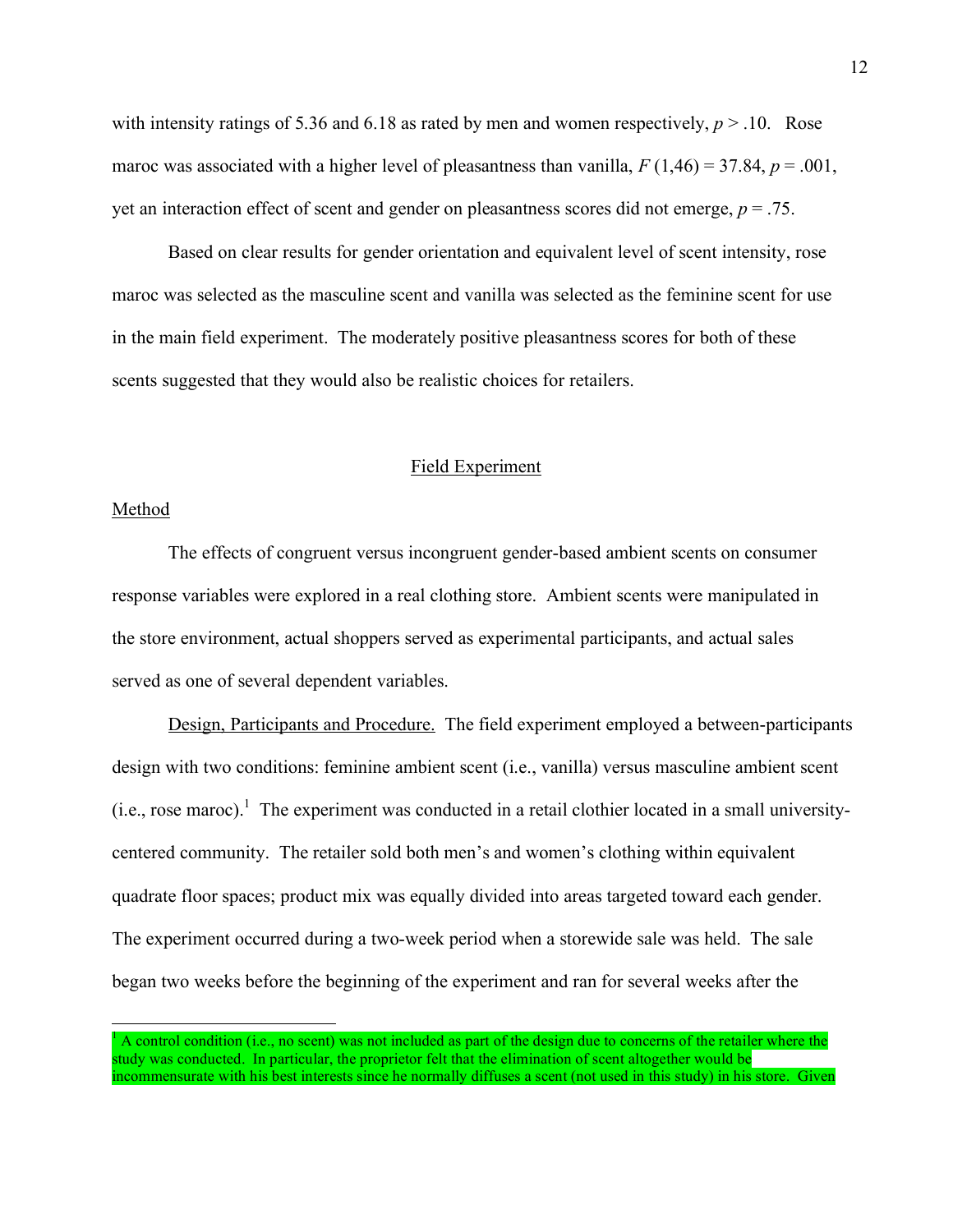experiment was completed; such a time frame ensured consistent advertising, pricing, and product availability.

Participants were 181 shoppers (82 men and 99 women). The majority of customers were shopping for themselves; thus, male customers predominantly purchased men's clothing and female customers most often bought women's clothing. Of the 202 people visiting the store over the course of the study, only 10 exhibited cross-gender buying; this number did not allow for meaningful analyses with such a small cell size and thus these persons were dropped from further experimental consideration. Of persons entering the store over the course of the study, 11 refused to complete the dependent measure questionnaire (4 women and 7 men with no pattern associated with either scent). There were 92 participants visiting the store in the first week and 89 in the second. Gender of participants was consistently distributed across days and weeks during the experiment; 90 customers were exposed to the masculine scent, and 91 to the feminine scent. Thus, distribution of participants (across both genders) included 93 customers who shopped in the presence of a congruent ambient scent and 88 in the incongruent ambient scent. These two conditions served as the independent variable in subsequently reported analyses.<sup>2</sup>

Experimental scents were diffused throughout the entire store using a commercial scent diffuser designed for use by retailers. Based on the results of the pretest, the ambient scents included rose maroc as the masculine scent and vanilla as the feminine scent. Thus, scent was congruent when its perceived gender orientation (as determined by the pretest) matched the gender of the products offered (i.e., rose maroc for men's clothing, and vanilla for women's clothing), and incongruent when the scent's perceived gender did not correspond with the

l

that prior research has demonstrated the basic effect of ambient scent on consumer reactions, we felt that exclusion of a control condition would not be unduly harmful to the study.

An alternate analysis for the study would be a 2 x 2 ANOVA with shopper gender and ambient scent serving as the two independent variables. Results of those alternate analyses mirror those reported in this manuscript.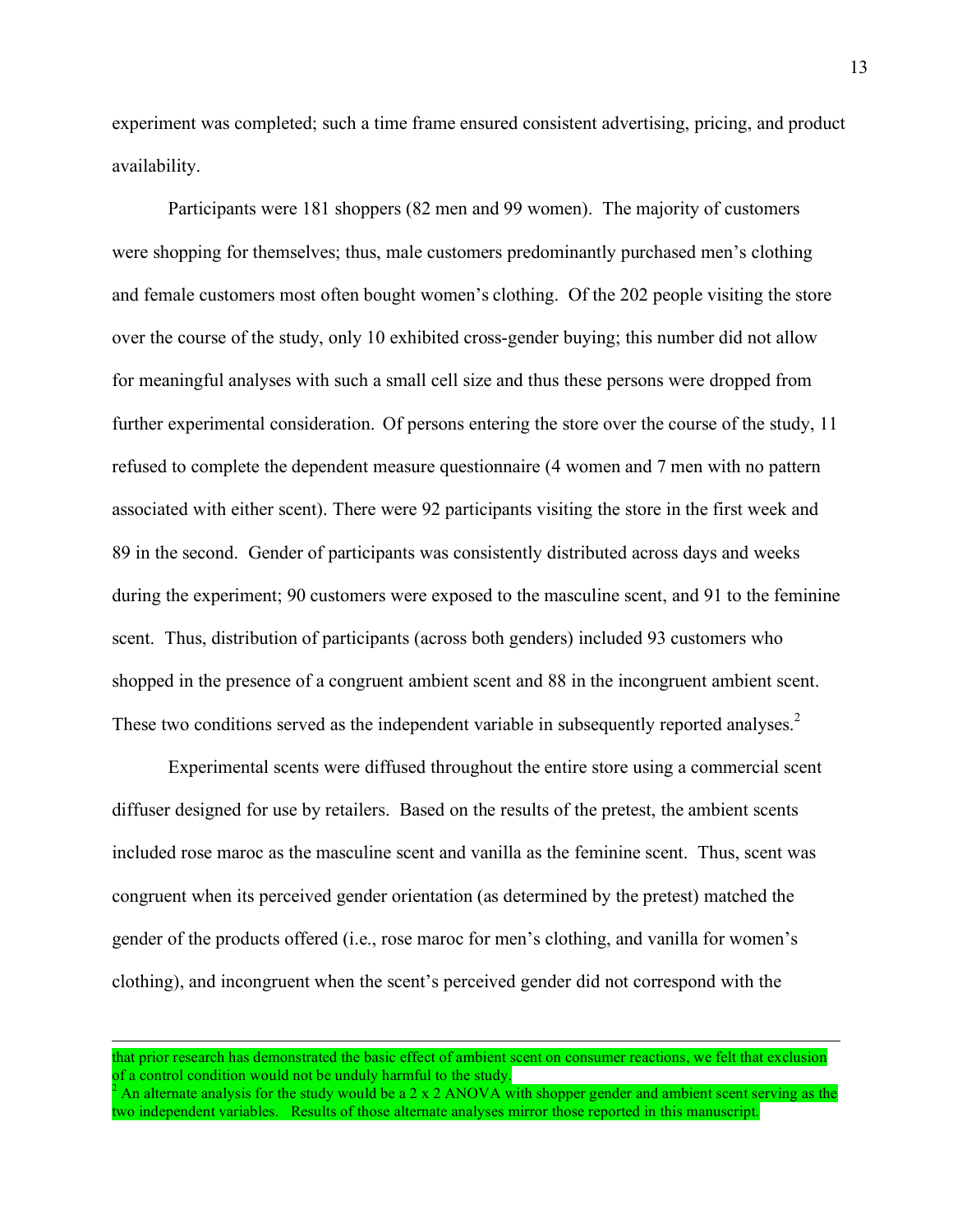product offering (i.e., rose maroc for women's clothing and vanilla for men's clothing). In order to minimize any potential confounding effects of scent intensity and pleasantness, the proprietor and three researchers pretested and adjusted the intensity of the scent in the store environment to a mild intensity level. The two focal scents were counterbalanced during the two-week experiment. In particular, data were collected on the Tuesday, Wednesday, Friday, and Saturday of each week and the scents were changed each preceding Sunday and Thursday. Such a procedure allowed for the scents to be switched and manipulations to be counterbalanced between days and weeks. Data were not collected for at least one day after changing scents in order to allow the previous scent to dissipate and the new scent to diffuse fully throughout the store. Intensity of the scents was constantly maintained across the various experimental treatments, so as not to draw attention to the change in scents. Participants were unaware of the scent manipulation; that is, scent was not mentioned by the retailer or research assistants at any point in the procedure or by research participants in response to the open-ended hypothesisguessing question at the end of the questionnaire.

Measures. Dependent measures included evaluations of the store and its merchandise, and customer approach/avoidance behaviors. Shopper's overall evaluation of the store was measured with sum of three items: bad/good, unfavorable/favorable, and negative/positive,  $\geq$ .90. Evaluation of the merchandise (Belizzi, Crowley, and Hasty, 1983) was assessed with a series of single items assessing: merchandise selection (adequate/inadequate), merchandise style (outdated/up-to-date), merchandise quality (low/high), and merchandise prices (low/high). All of the preceding items were measured on 7-point scales.

Actual time spent in the store was measured following prior research (Milliman, 1982, 1986; Spangenberg et al., 1996): a research assistant located at the store's entrance/exit measured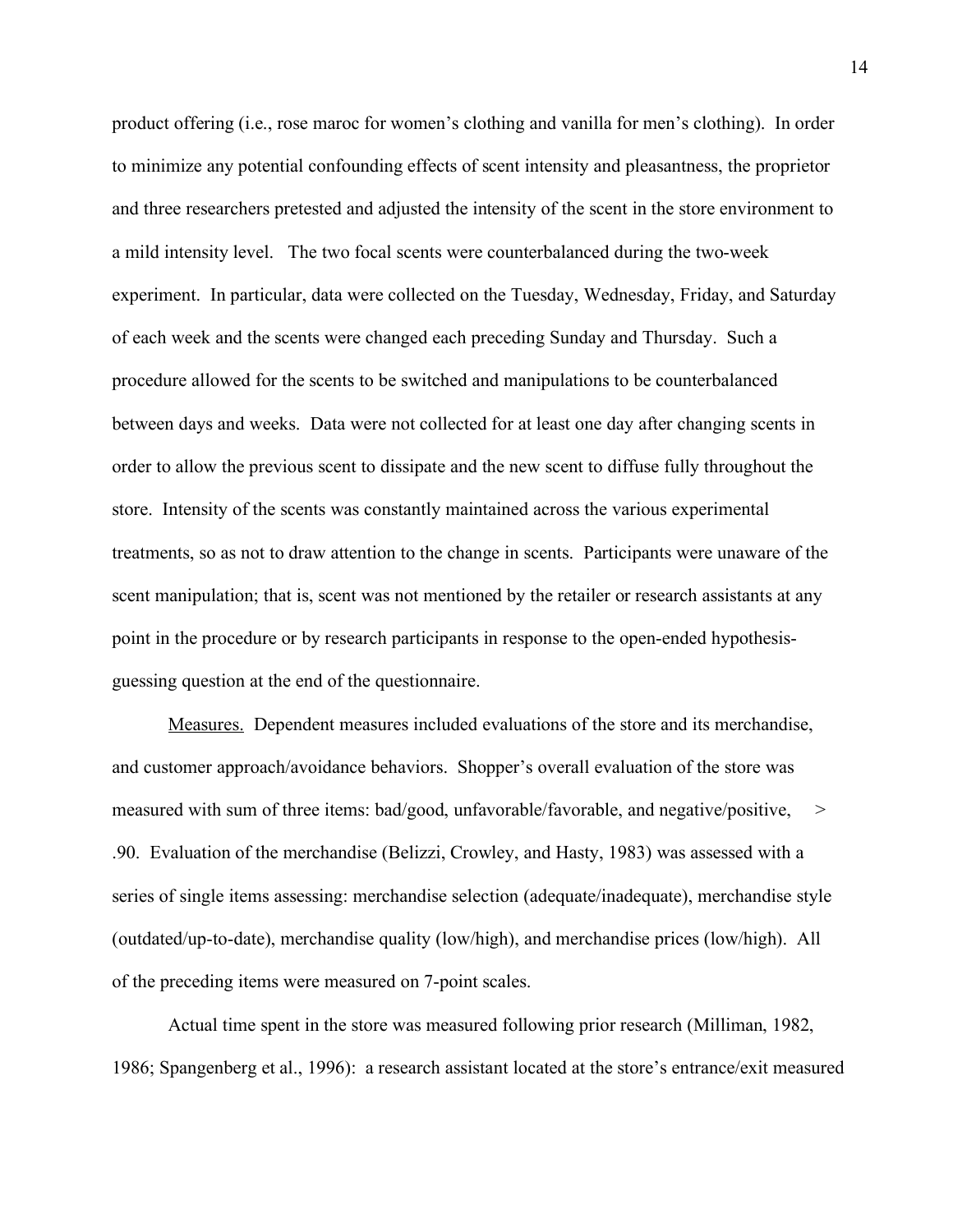the actual time spent in the store, in seconds, for each shopper (i.e., the time from entering the store until beginning the survey). Intentions to visit the store (Spangenberg et al., 1996) were measured by asking the question: "Assuming you were going to purchase this type of merchandise and had the money, how likely would you be to visit this store?" (unlikely/likely; 7-point scale).

Because no known academic research has shown the effects of olfactory cues on actual behavioral measures of approach/avoidance, the measures for the present experiment were based on related research exploring the effects of music on consumers in actual retail settings (Milliman, 1982; 1986). In particular, the retailer provided the number of individual clothing items purchased and dollars spent by each individual customer; itemized sales records were matched with questionnaire responses to confirm accuracy of participant self-report.

Mediators and Other Measures. To provide process evidence, two mediators were also collected: (1) Affective reaction to the store's environment was assessed using the sum of appropriate items from Fisher's (1974) environmental quality scale (negative/positive, unattractive/attractive, tense/relaxed, uncomfortable/ comfortable, bad/good;  $=$  .83), and (2) Arousal from the environment was measured using 5 additional items from the Fisher scale (boring/stimulating, unlively/lively, dull/bright, unmotivating/motivating, uninteresting/ interesting;  $= .91$ ). Gender and age of all customers were recorded. Participants were also asked (for classification purposes):"What type of clothing did you buy today, men's or women's?"

## Results

Analyses include a MANOVA model assessing the impact of scent congruity on outcome variables (store evaluations, merchandise evaluations, and approach/avoidance behaviors). We also conducted a series of regression model estimations to assess mediation.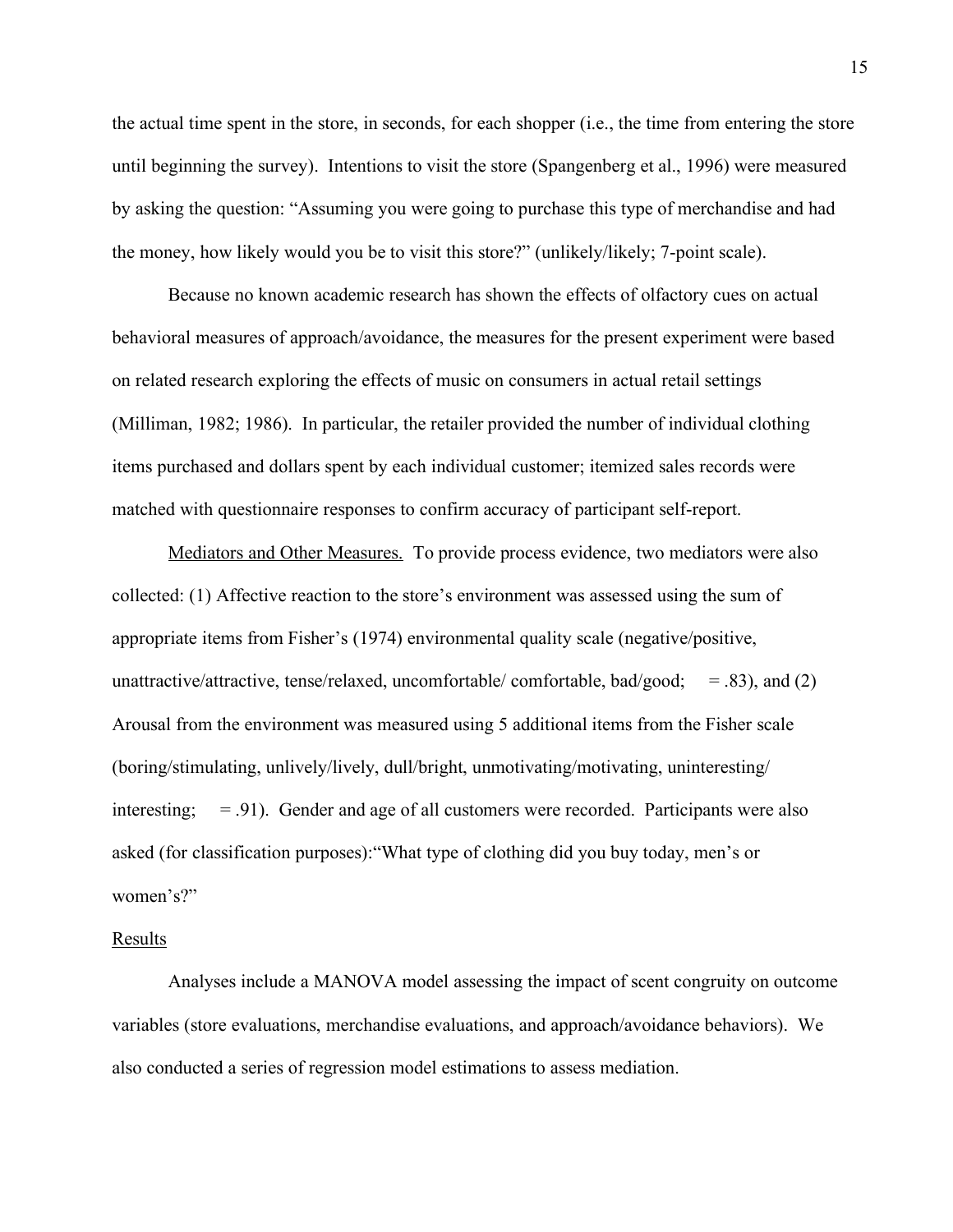Influence of Gender Scent Congruity on Outcome Variables. The MANOVA model indicated that the nature of ambient scent (i.e., congruent or incongruent) had a significant impact on store and merchandise evaluation, and approach/avoidance behaviors, Wilk's  $\Lambda = .78$ , *p* < .001. Summary statistics for all dependent measures are reported in Table 2.

As predicted, congruent ambient scent had a positive impact on all evaluative responses, all  $ps \leq 0.02$ . In particular, gender–congruent ambient scents led to positive significant effects on the overall evaluation of the store,  $F(1, 179) = 22.56$ ,  $p < .01$ . Further, gender-congruent ambient scents led to more favorable evaluations of the store's merchandise regarding: selection, *F* (1, 179) = 5.52, *p* < .05; style, *F* (1, 179) = 17.34, *p* < .01; quality *F* (1, 179) = 14.96, *p* < .01; and prices  $F(1, 179) = 9.87, p < 0.01$ .

Gender–congruent ambient scents also had significant effects on approach/avoidance behaviors. Significant effects emerged for: actual time shopping in the store  $F(1, 179) = 19.99$ ,  $p < .01$ ; intentions to visit the store  $F(1, 179) = 10.95$ ,  $p < .01$ ; the number of items purchased  $F(1, 179) = 6.23, p < .01$ ; and the amount of money spent in the store  $F(1, 179) = 10.59, p$ < .001). In the presence of gender–congruent ambient scent, shoppers spent more time in the store, bought more items, and spent more money on their purchases. In addition, they expressed stronger intentions to visit the store in the future. Taken as a whole the results overwhelmingly support our prediction of a positive effect of gender–congruent ambient scent on store evaluation, merchandise evaluations, and the measured approach/avoidance behaviors.

Mediation Analysis. The mediating role of affect and arousal in the preceding effects was tested via 4 sets of regression equations following Baron and Kenny (1986). To establish mediation the following conditions must be met: (1) the mediator must be related to the independent variable; (2) the dependent variable must be related to the mediator; (3) the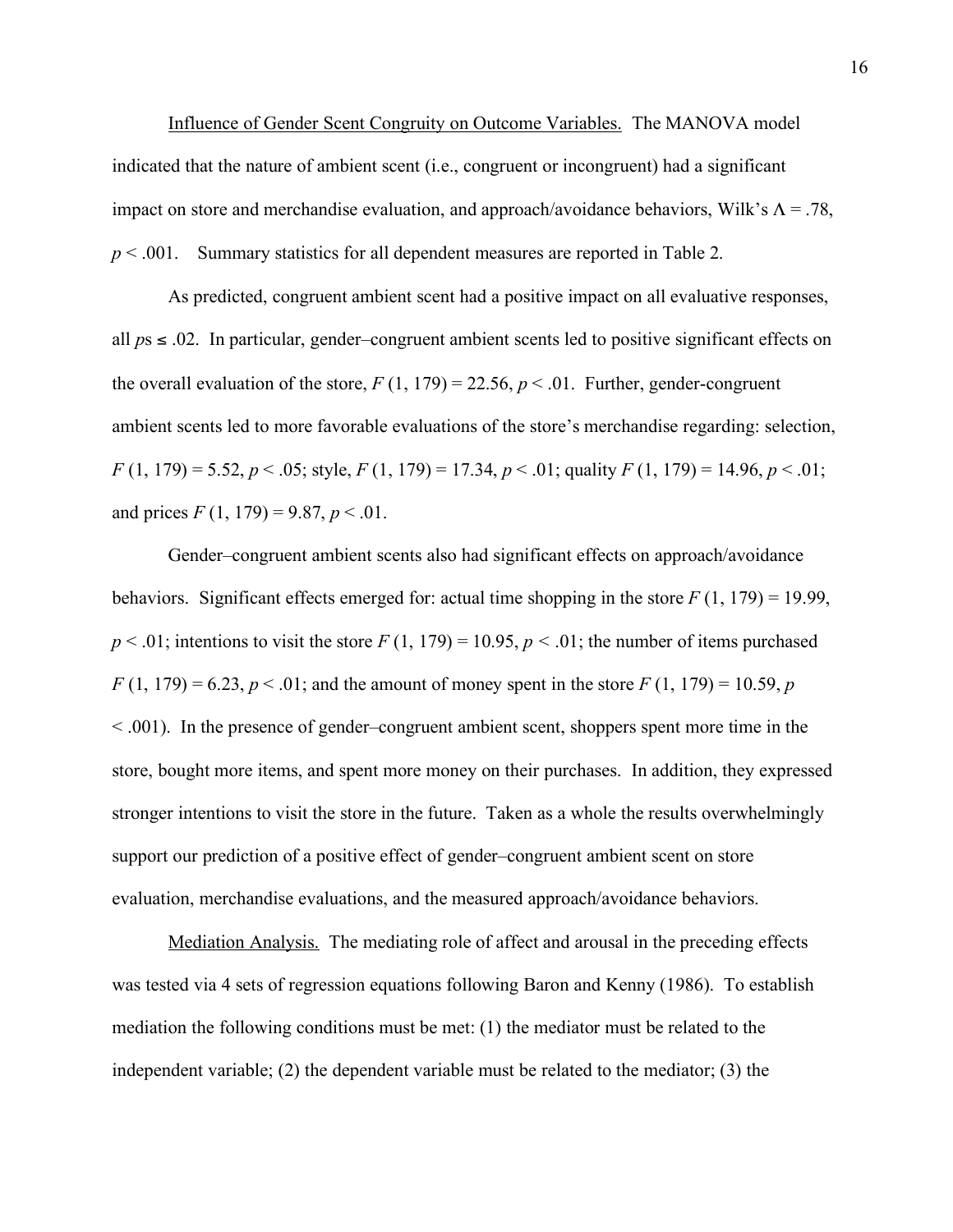independent variable must influence the outcome variable; and (4) the once significant influence of the independent variable on the dependent variable weakens in the presence of the mediator.

Table 3 shows results of our mediation analyses indicating that congruity of ambient scent is positively related to affect,  $= .347, p < .01,$  and arousal,  $= .264, p < .01$ . In addition, with one exception, affect and arousal are each significantly related to the dependent variables at  $p < 0.01$  (the sole non-significant relationship is between price evaluation and arousal,  $p = 0.11$ ). As expected, ambient scent congruity is related to each of the dependent variables, all *p*s < .05. Importantly, the relationships between scent congruity and the dependent variables are reduced in the presence of affect and arousal, such that beta coefficients are reduced in all instances (and become non-significant in the majority of the cases). Overall, results of the mediation analysis provide evidence (in addition to the significant MANOVA results presented earlier) that the S-O-R model accounts for the findings of this field experiment.

#### General Discussion

The current research demonstrates that shoppers evaluated the store and its merchandise more favorably, and were more likely to exhibit approach behaviors in the presence of an ambient scent that is congruent with gender-based products, as compared to an incongruent scent. These effects were obtained while other store factors like pricing and advertising were held constant. Of considerable practical interest was the finding that the presence of a gendercongruent scent increases the majority of approach behaviors for shoppers in an actual store, including money spent. Of theoretical importance, we provide the first clear empirical evidence that the S-O-R model of environmental psychology accounts for observed effects of environmental cue congruity (cf. North et al. 1999).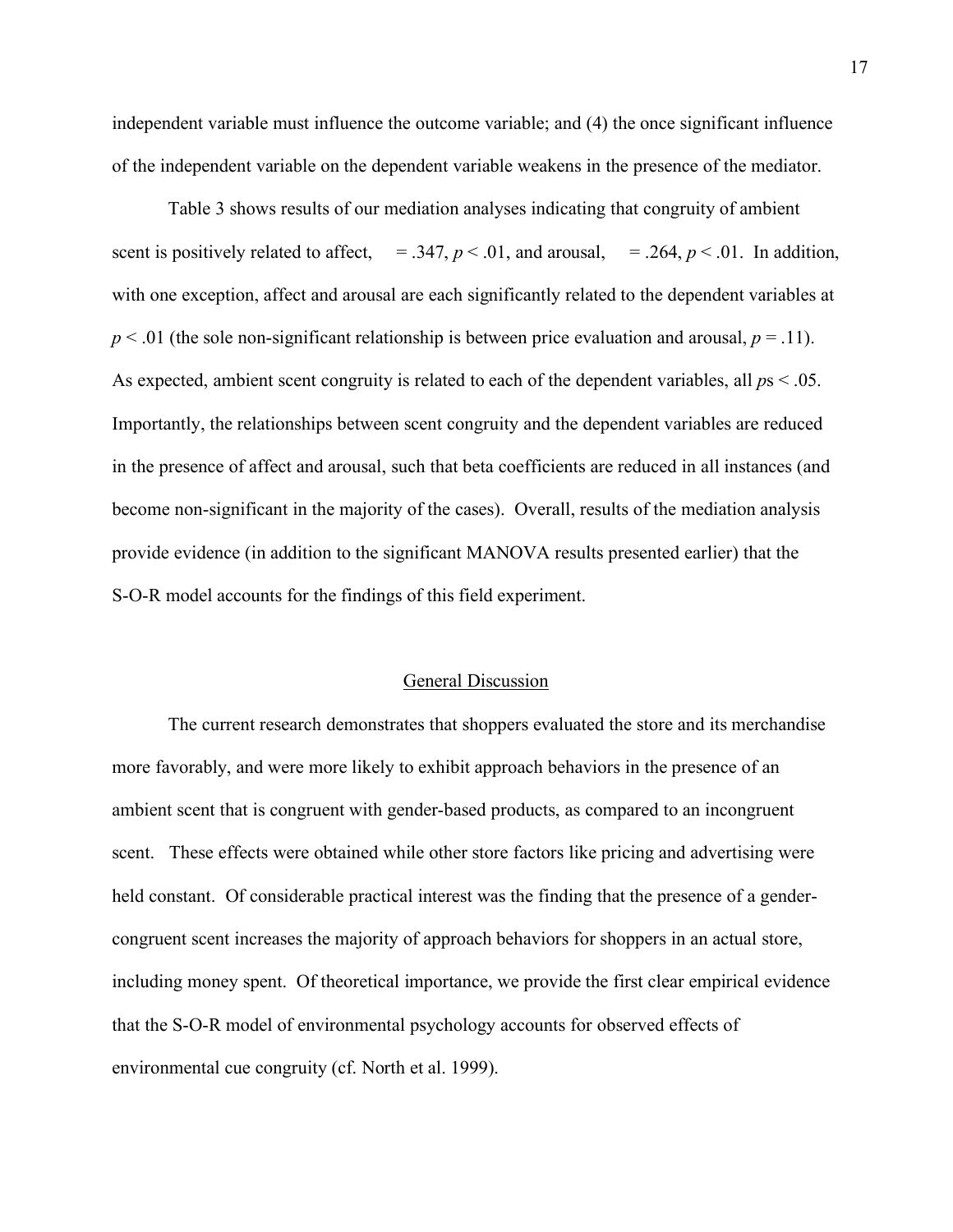Clear implications for managers of retail and service outlets can be derived from the results of this experiment with regard to the benefits of including an appropriate ambient scent as an element of a store's environment. Our results advance the findings of Spangenberg et al. (1996) by showing that the presence of an ambient scent congruent with gender-based products enhances evaluations of the store, its merchandise and environment, as well as increases approach behaviors. Perhaps the most important substantive finding from the present research is the effect of congruent ambient scents on sales. Few controlled experimental studies of atmospheric effects have access to actual sales figures—indeed, we are not aware of any published research on olfaction demonstrating the effects of varying scents on actual sales.

The findings of the current experiment extend prior research by demonstrating that beyond merely incorporating ambient scent, managers would be well served to identify appropriately gendered scents to diffuse in their retail environments. Our findings also lend support to prior research indicating that scent "appropriateness" or congruity is an important evaluative determinant. A vital distinction between the current investigation and prior work is that our research focused on congruity between an ambient scent and a product category without an inherent scent. This distinction is of substantive importance in that not all retailers have scents inherently congruent with their product offerings; for retailers such as these who desire to use ambient scents, some other form of congruity, such as that between scent and product gender, is necessary for effective implementation of this atmospheric cue. As many retail outlets (or departments within outlets) physically separate gender-based product offerings (e.g., men's and women's clothing), the identification and implementation of gender-congruent scents may be an easily implemented, inexpensive, and effective way to enhance consumer reactions to store environment and merchandise.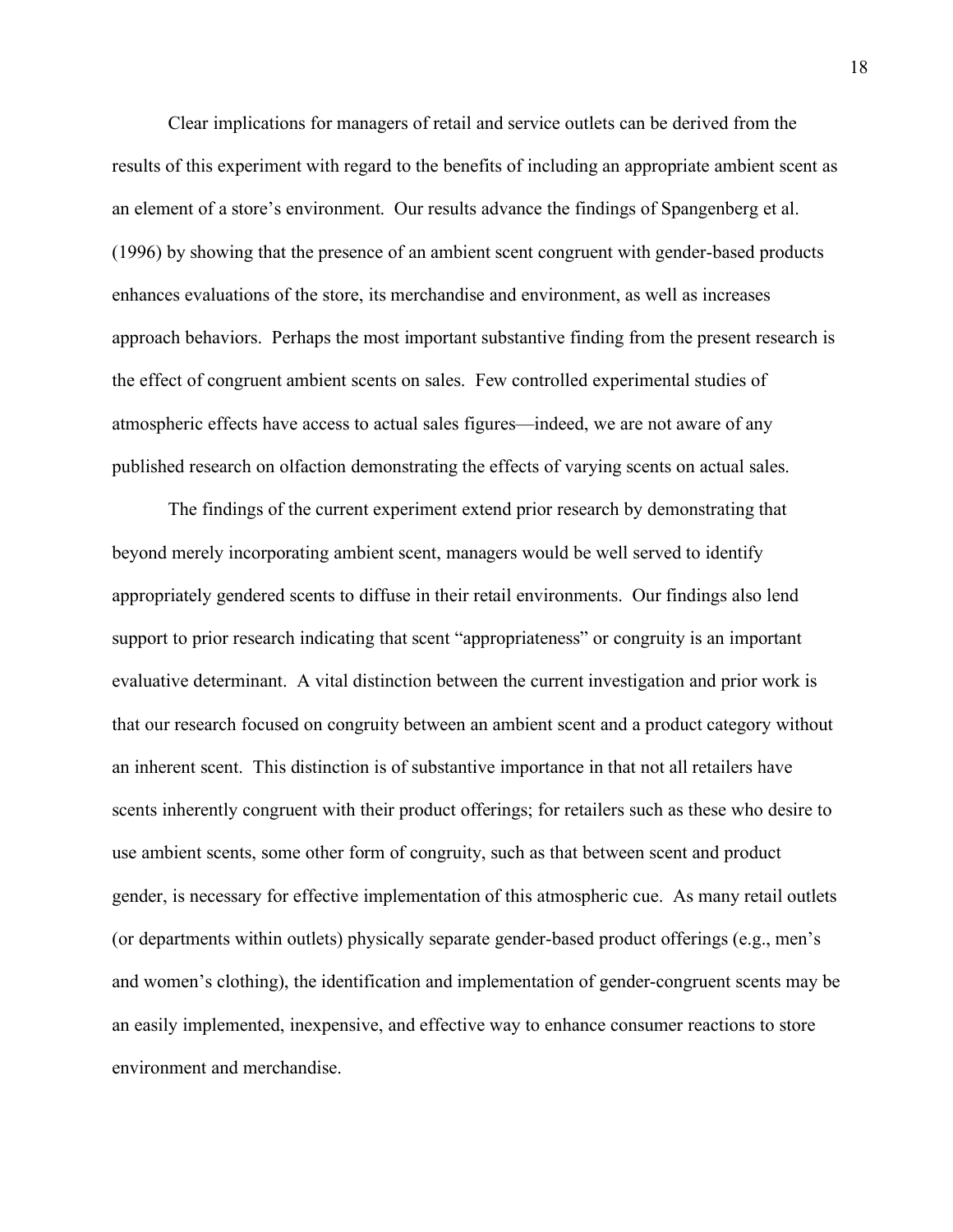A number of directions for future research emerge from the findings of the work reported herein. Most obvious are inquiries aimed at extending the findings of the current research. For example, future work should be done to determine additional scents exhibiting product gender congruity and to examine the effects of such scents in a wider array of retail outlets. Another practical direction for future research activity (motivated by retailers in multi-line stores) would be to consider the interactive effects of multiple scents within the retail environment and the potential for the "blending" of incongruent scents. Alternately, the findings of the present article could be extended to other environmental cues, such as music or décor. More broadly, the findings of the current field experiment may also be usefully applied in non-retail settings since ambient scent should influence approach/avoidance behaviors for other situations where people are surrounded by a controllable environment. One interesting direction for such research would be the use of ambient scent to influence the behaviors of workers in an organization's office building or manufacturing facility (cf. Bitner 1992). Regardless of the direction this type of work may take, the ideas discussed above provide interesting opportunities for collaboration between academics and practitioners.

Research that is more theoretically oriented is also motivated. One area worthy of inquiry is to determine dimensions of scent congruity beyond perceived product gender. As noted previously, perhaps one of the most important findings of the current work is the notion that product gender congruity matters. Given this finding, what other dimensions might similarly be to the benefit of environmental psychologists? A variety of theoretically intriguing dimensions could be explored (e.g., geographic region, consumer gender, ethnicity, and age), however, it may not be easy to identify the "right smell" (as suggested by research on the effects of music; Yalch and Spangenberg, 1990). This stream of research is challenged, therefore, to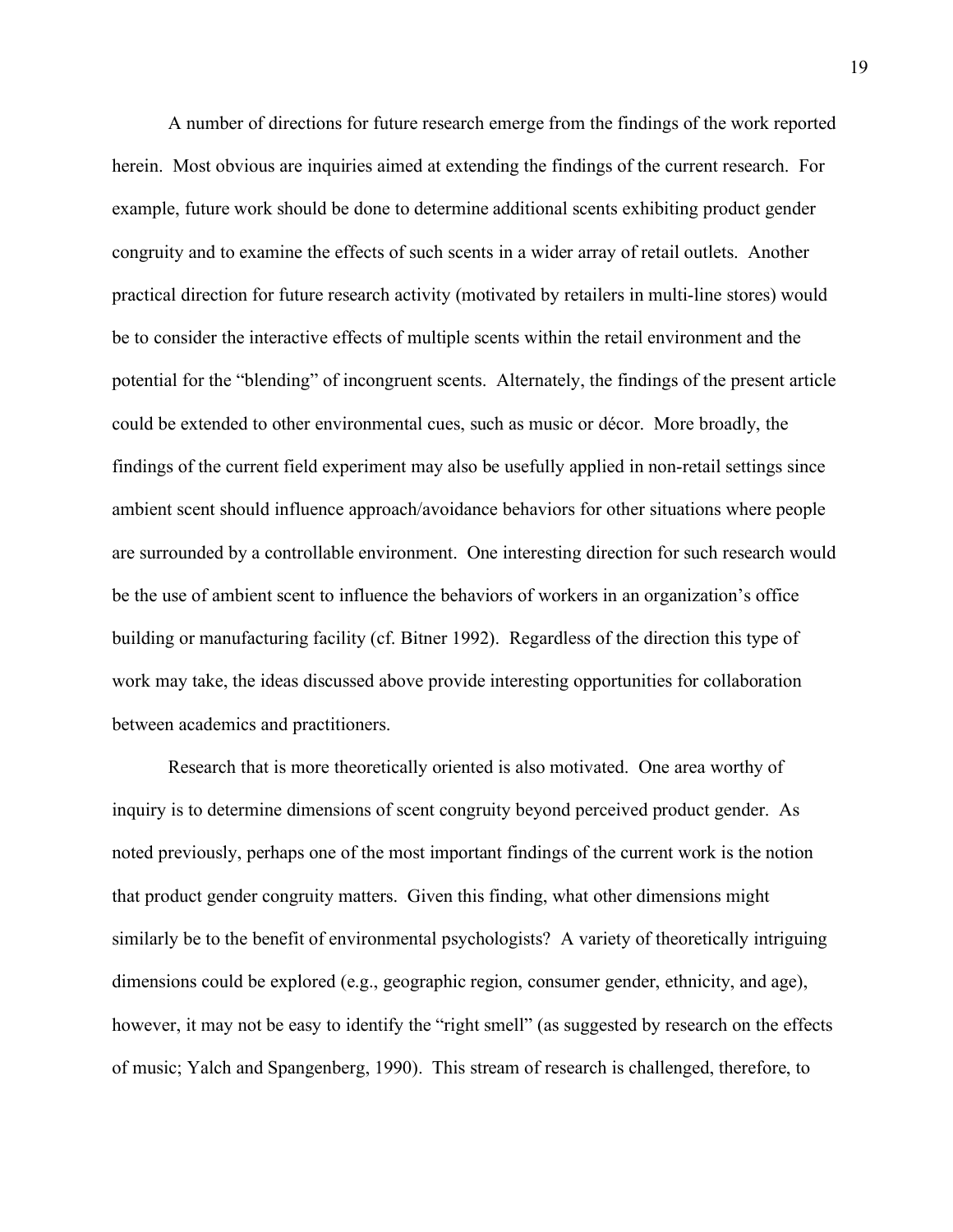identify effective olfactory stimuli that can be used to identify and thereby target viable market segments.

Additional research could also investigate the use and coordination of multiple environmental cues (scents, sounds, décor, etc.) in a retail setting. Existing research has not addressed the interactive effects of multiple environmental cues. Similar to work in advertising and promotions (e.g., Schulz, Tannenbaum, and Lauterborn, 1993), it may be necessary to develop a theory of "integrated atmospherics" to help guide retailers choice and use of various environmental psychological cues. One useful direction for such research would be to explore the congruity of multiple environmental cues on consumer behavior.

In summary, the mere presence of an ambient scent clearly leads to important changes in consumers' evaluation of retail outlets, the associated environment, and offered merchandise, in addition to changes of key behaviors. It is obvious that retailers should not use unpleasant ambient scents in their retail environments. It seems, however, that there is considerable latitude for managers when determining a "good smell" to implement and it is critical to consider important moderating factors in order to optimize the effects of this atmospheric variable. Our work suggests that retailers should consider the use of scents congruent with gender-based products as a method for increasing positive evaluations of their store environment, the merchandise contained therein, and ultimately increasing their bottom line.

20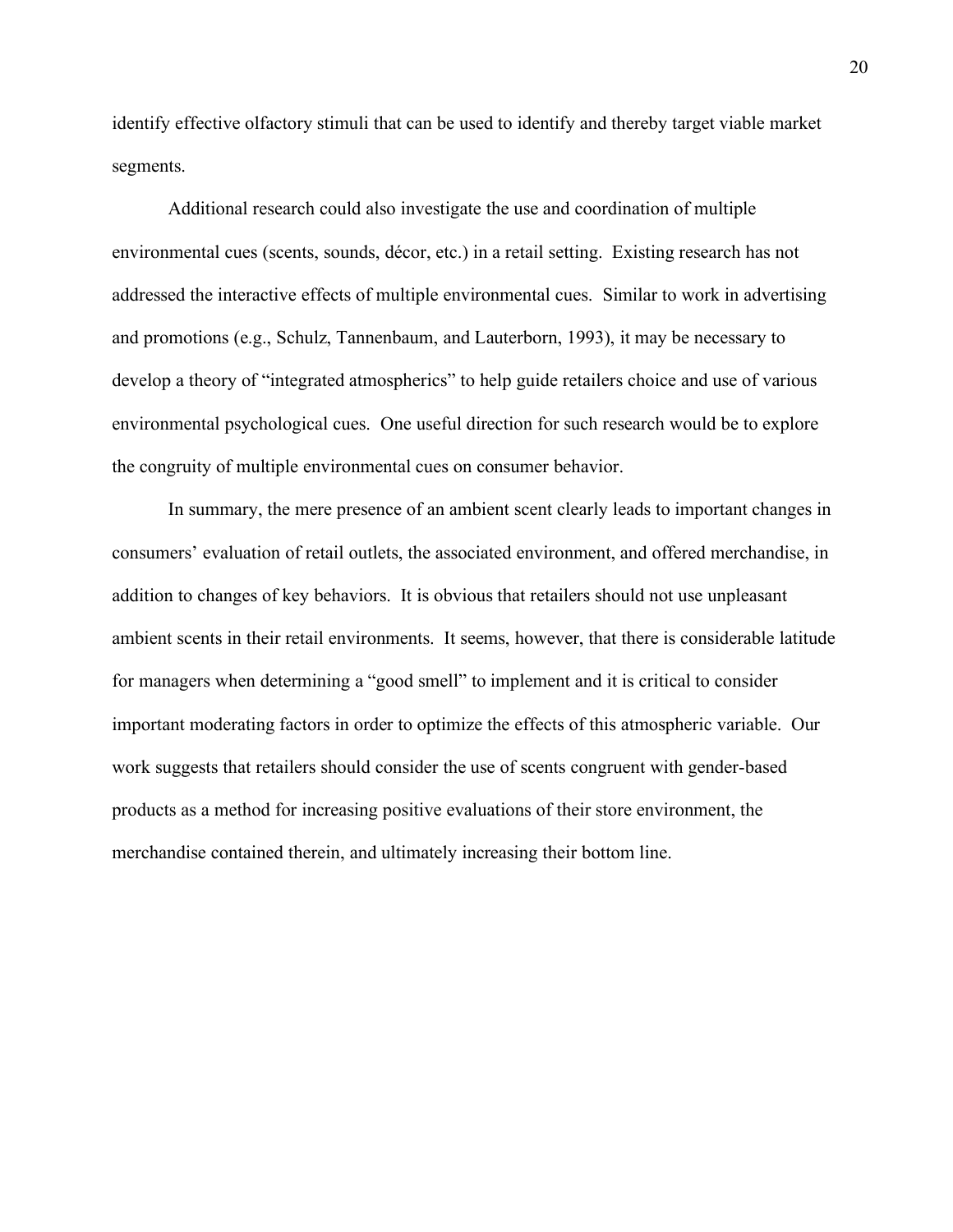## References

- Baron Reuben M., Kenny David A. The moderator-mediator distinction in social psychological research: Conceptual, strategic, and statistical considerations. Journal of Personality and Social Psychology 1986; 51 (6): 1173-1182.
- Belizzi Joseph, Crowley Ayn, Hasty Ronald. The effects of color in store design. Journal of Retailing 1983; 59 (Spring): 21-45.
- Bitner Mary Jo. Servicescapes: The impact of physical surroundings on customers and employees. Journal of Marketing 1992; 56 (April): 57-71.
- Bone Paula, Ellen Pamela Scholder. Scents in the marketplace: Explaining a fraction of olfaction. Journal of Retailing 1999; 75 (2): 243-262.
- Bone Paula, Jantrania Swati. Olfaction as a cue for product quality. Marketing Letters 1992; 3 (July): 289-296.
- Bower Gordon H. Mood and memory. American Psychologist 1981; 36 (2): 129-148.
- Brand Gérard, Millot Jean-Louis. Sex differences in human olfaction: Between evidence and enigma. The Quarterly Journal of Experimental Psychology 2001; 54B (3): 259-270.
- Chebat Jean-Charles, Michon Richard. Impact of ambient odors on mall shopppers' emotions, cognition, and spending: A test of competitive causal theories. Journal of Business Research 2003; 56 (7): 529-540.

Cialdini Robert B. Influence: The psychology of persuasion (rev.ed.). New York: Quill, 1993.

Ehrlichman Howard, Bastone Linda. Olfaction and emotion. In: M. Serby and K. Chobor, editors. Science of Olfaction. New York: Springer-Verlag, 1992, pp. 410-438.

Festinger Leon. A Theory of Cognitive Dissonance. Evanston, Il: Row, Peterson, 1957.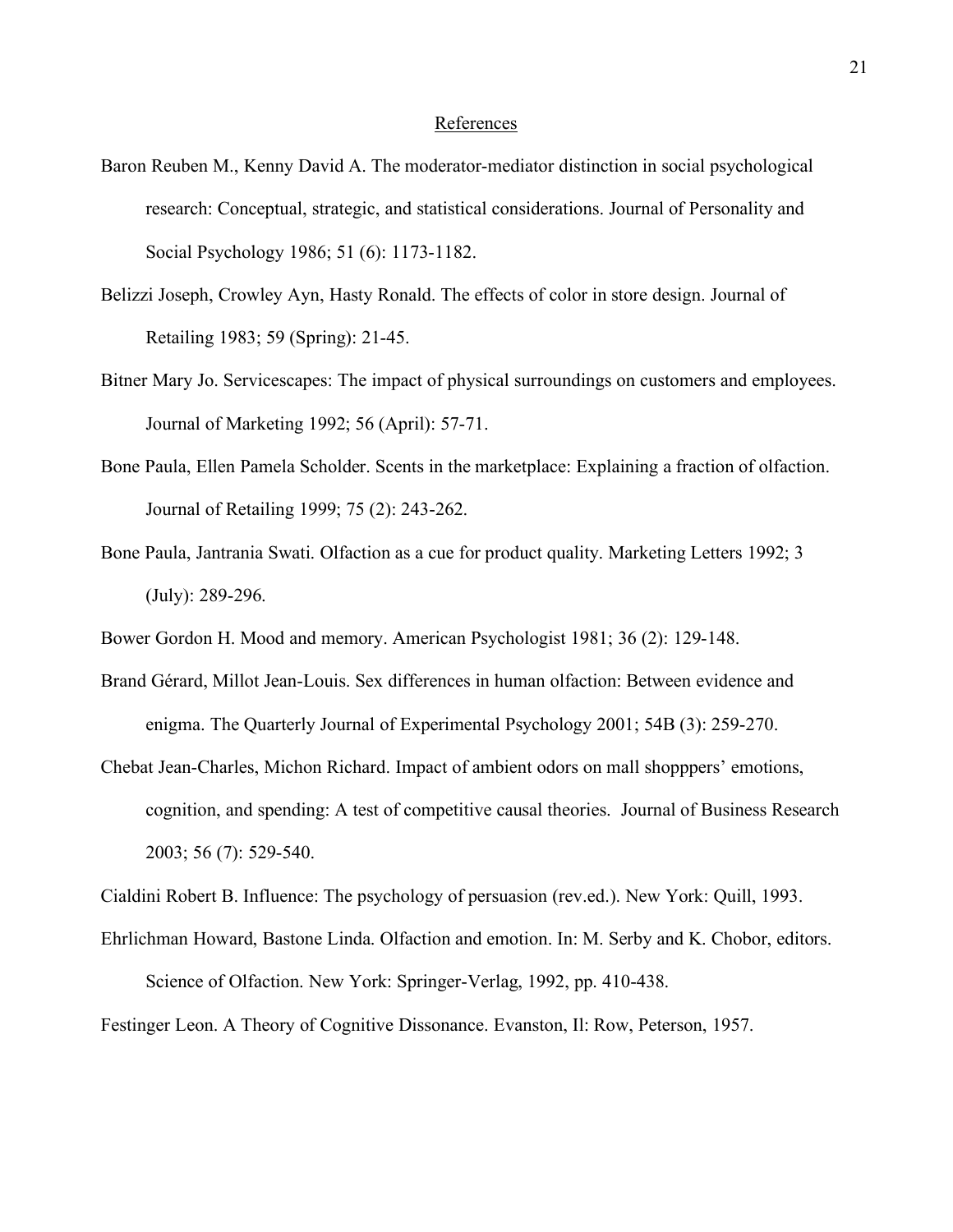- Fisher Jeffrey. Situation-specific variables as determinants of perceived environmental aesthetic quality and perceived crowdedness. Journal of Research in Personality 1974; 8 (August): 177-188.
- Friedman Hershey H., Dipple William S. The effect of masculine and feminine brand names on the perceived taste of a cigarette. Decision Sciences 1978; 9: 467-471.
- Gulas Charles, Bloch Peter. Right under our noses: Ambient scent and consumer responses. Journal of Business and Psychology 1995; 10 (Fall): 87-98.
- Gustavson Andrew R., Dawson Michael E., Bonett Douglas G. Androstenol, a putative human pheromone, affects human male choice performance. Journal of Comparative Psychology 1987; 101 (2): 210-212.
- Heider Fritz. The Psychology of Interpersonal Relations. New York: John Wiley and Sons, 1958.
- Jacob Suma, McClintock Martha K. Psychological state and mood effects of steroidal chemosignals in women and men. Hormones and Behavior 2000; 37: 57-78.
- Kirk-Smith M.D., Booth David A. Effects of androstenone on choice of location in other's presence. In: Ed H. Van der Starre, editor. Olfaction and Taste VIII. London: IRL Press, 1980, pp. 397-400.
- Mattila Anna s, Wirtz Jochen. Congruency of scent and music as a driver of in-store evaluations and behavior. Journal of Retailing; 77 (2) 273-289.
- Mehrabian Albert, Russell James. An Approach to Environmental Psychology. Cambridge, MA: The MIT Press, 1974.
- Milliman Ronald. Using background music to affect the behavior of supermarket shoppers. Journal of Marketing 1982; 46 (April): 86-91.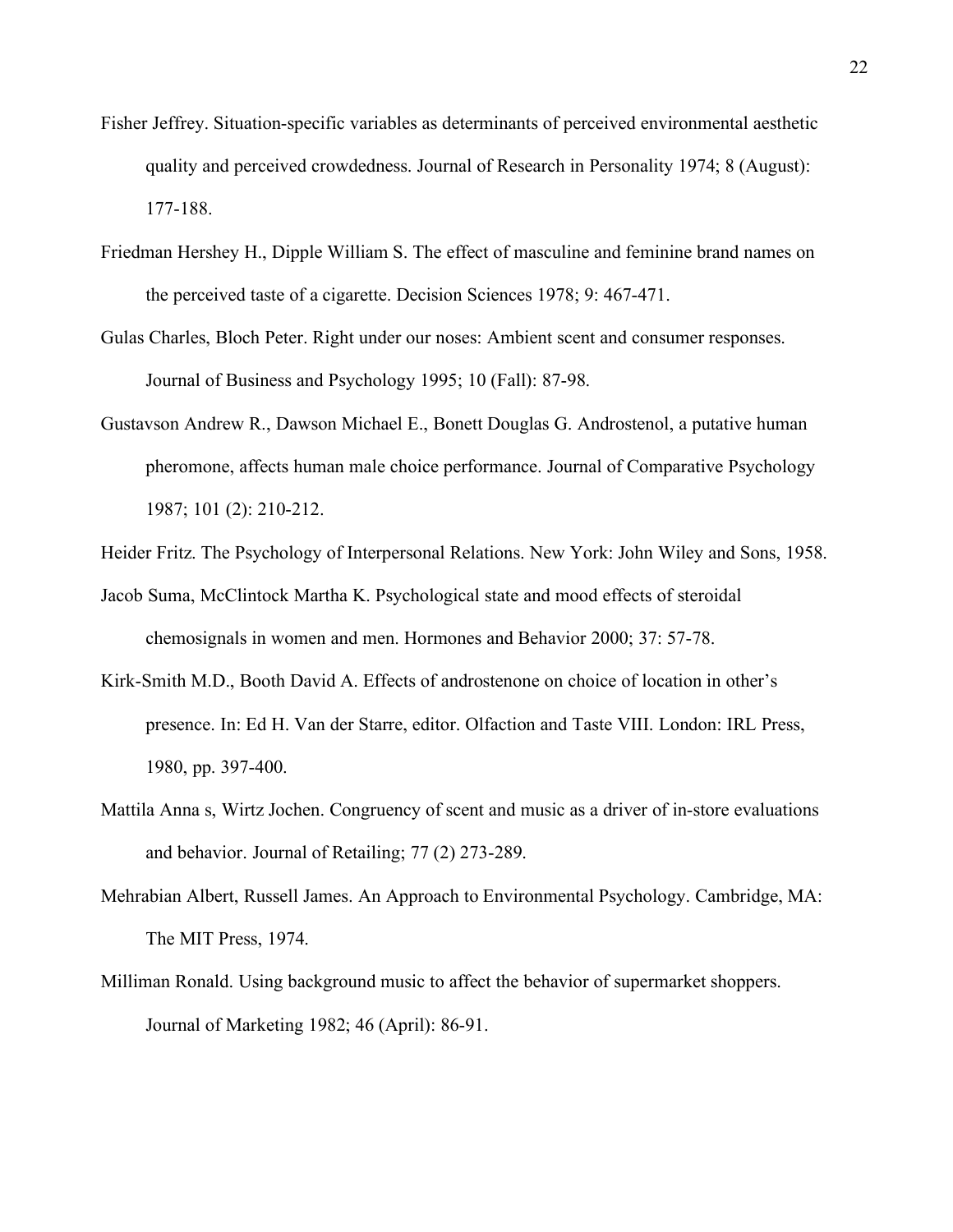- Milliman Ronald. The influence of background music on the behavior of restaurant patrons. Journal of Consumer Research 1986; 13 (September): 286-289.
- Mitchell Deborah, Kahn Barbara, Knasko Susan. There's something in the air: Effects of ambient odor on consumer decision making. Journal of Consumer Research 1995; 22 (September): 229-238.
- North Adrian C., Hargreaves David J., McKendrick Jennifer. The influence of in-store music on wine selections. Journal of Applied Psychology 1999; 84 (2): 271-276.
- Pomerantz James. Perceptual organization in information processing. In: M. Kubovy J. Pomerantz, editors. Perceptual Organization. Hillsdale, NJ: Erlbaum, 1981, pp. 141-180.
- Schultz Don E., Tannenbaum Stanley I., Lauterborn Robert F. Integrated Marketing Communications. Lincolnwood, Ill: NTC Business Books, 1993.
- Spangenberg Eric R., Crowley Ayn, Henderson Pamela. Improving the store environment: Do olfactory cues affect evaluations and behaviors? Journal of Marketing 1996; 60 (2): 67-80.
- Wysocki Charles J., Gilbert Avery N. National geographic smell survey: Effects of age are heterogeneous. Annals of the New York Academy of Sciences 1989; 561: 12-28.
- Yalch Richard, Spangenberg Eric R. Effects of store music on shopping behavior. Journal of Consumer Marketing 1990; 7 (Spring): 55-63.
- Zellner Deborah, Kautz Mary. Color affects perceived odor intensity. Journal of Experimental Psychology: Human Perception and Performance 1990; 16 (2): 391-397.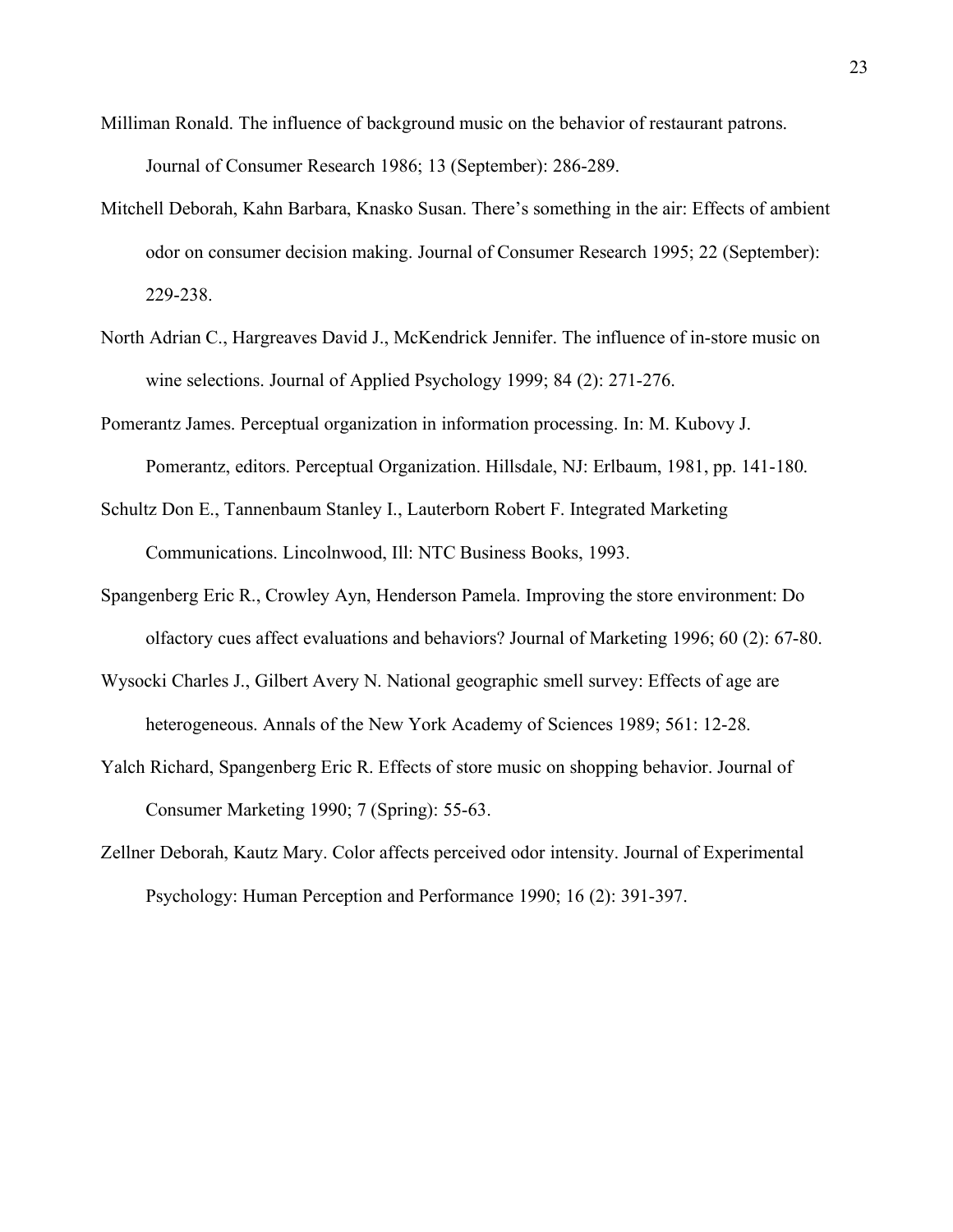## Table 1

| Scent       | <b>Total Sample</b> |            | Female Sample  |            | Male Sample |            | Pleasantness |
|-------------|---------------------|------------|----------------|------------|-------------|------------|--------------|
|             | M                   | $t$ -value | $\overline{M}$ | $t$ -value | M           | $t$ -value |              |
| Cinnamon    | 11.76               | .33        | 11.00          | 1.15       | 12.46       | .41        | 12.92        |
| E/O Blend   | 9.12                | $3.38**$   | 9.39           | $2.28*$    | 8.83        | $3.27**$   | 8.92         |
| Geranium    | 10.44               | $2.25*$    | 11.56          | .37        | 9.81        | $2.63*$    | 13.80        |
| Lavender    | 10.28               | $2.64**$   | 10.69          | 1.57       | 9.83        | 2.09       | 12.44        |
| Neroli      | 11.72               | .36        | 11.53          | .41        | 12.00       | .00        | 9.52         |
| Patchouly   | 12.24               | .29        | 12.67          | .54        | 11.85       | .14        | 11.28        |
| Rose Maroc  | 17.16               | $6.28**$   | 18.69          | $7.87**$   | 15.50       | $2.66*$    | 16.32        |
| Sage        | 11.16               | 1.12       | 9.71           | 1.64       | 11.72       | .32        | 10.80        |
| Vanilla     | 9.84                | $3.42**$   | 8.46           | $3.38**$   | 10.57       | $2.18*$    | 13.84        |
| Vetiver     | 14.08               | $2.29*$    | 14.00          | 1.55       | 14.20       | 1.73       | 13.80        |
| Winter Mint | 9.84                | $3.29**$   | 9.08           | $3.37**$   | 10.54       | 1.50       | 10.28        |
| Ylang Ylang | 11.60               | .44        | 10.50          | 1.19       | 12.62       | .48        | 12.76        |

## *Results of Ambient Scent Selection Pretest*

NOTE: Gender neutrality is equal to 12, values greater than 12 indicate masculinity. Cell entries include means and associated *t*-tests comparing mean against scale midpoint. Scent pleasantness is reported for both genders with neutrality equal to 12. Significance levels *p*  $<$  .05 (2-tail) indicated by "\*" and  $p <$  .01 (2-tail) indicated by "\*\*".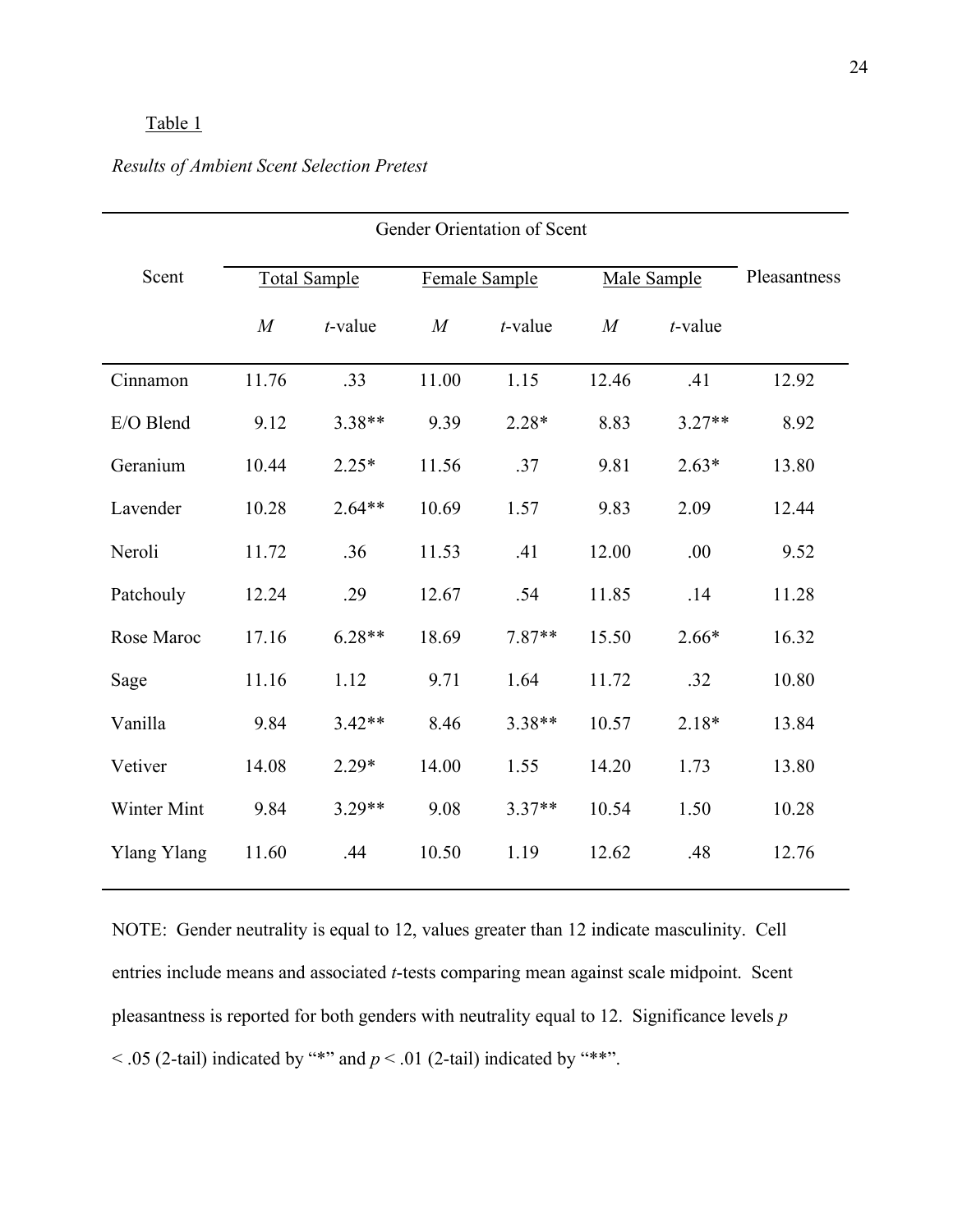# Table 2

# *Results of Field Experiment: Effects of Ambient Gender Scent on Store Evaluations,*

|                                          | <b>Means for Ambient Scent</b> |            |            |  |  |  |  |
|------------------------------------------|--------------------------------|------------|------------|--|--|--|--|
| Dependent Measure                        | Incongruent                    | Congruent  | $F$ -value |  |  |  |  |
|                                          | $(n = 88)$                     | $(n = 93)$ |            |  |  |  |  |
| Evaluations of the Store and Merchandise |                                |            |            |  |  |  |  |
| Overall Store Impression                 | 18.53                          | 20.02      | 22.56**    |  |  |  |  |
| Merchandise Selection                    | 5.72                           | 6.12       | $5.52*$    |  |  |  |  |
| Merchandise Style                        | 5.53                           | 6.32       | 17.34**    |  |  |  |  |
| Merchandise Quality                      | 6.07                           | 6.59       | 14.96**    |  |  |  |  |
| <b>Merchandise Prices</b>                | 5.50                           | 4.87       | 9.87**     |  |  |  |  |
| Approach/Avoidance Behaviors             |                                |            |            |  |  |  |  |
| <b>Shopping Time Actual</b>              | 15.95                          | 23.95      | 19.99**    |  |  |  |  |
| Intent to Visit Store                    | 6.03                           | 6.56       | 10.95**    |  |  |  |  |
| Number of Items Purchased                | .91                            | 1.71       | $6.23*$    |  |  |  |  |
| Money Spent (sales)                      | \$23.01                        | \$55.14    | $10.59**$  |  |  |  |  |

# *Merchandise Evaluations and Approach/Avoidance Behaviors*

NOTE: All *F*-tests associated with (1,179) *d.f*. Significance levels *p* < .05 (2-tail) indicated by "\*" and  $p < 0.01$  (2-tail) indicated by "\*\*."